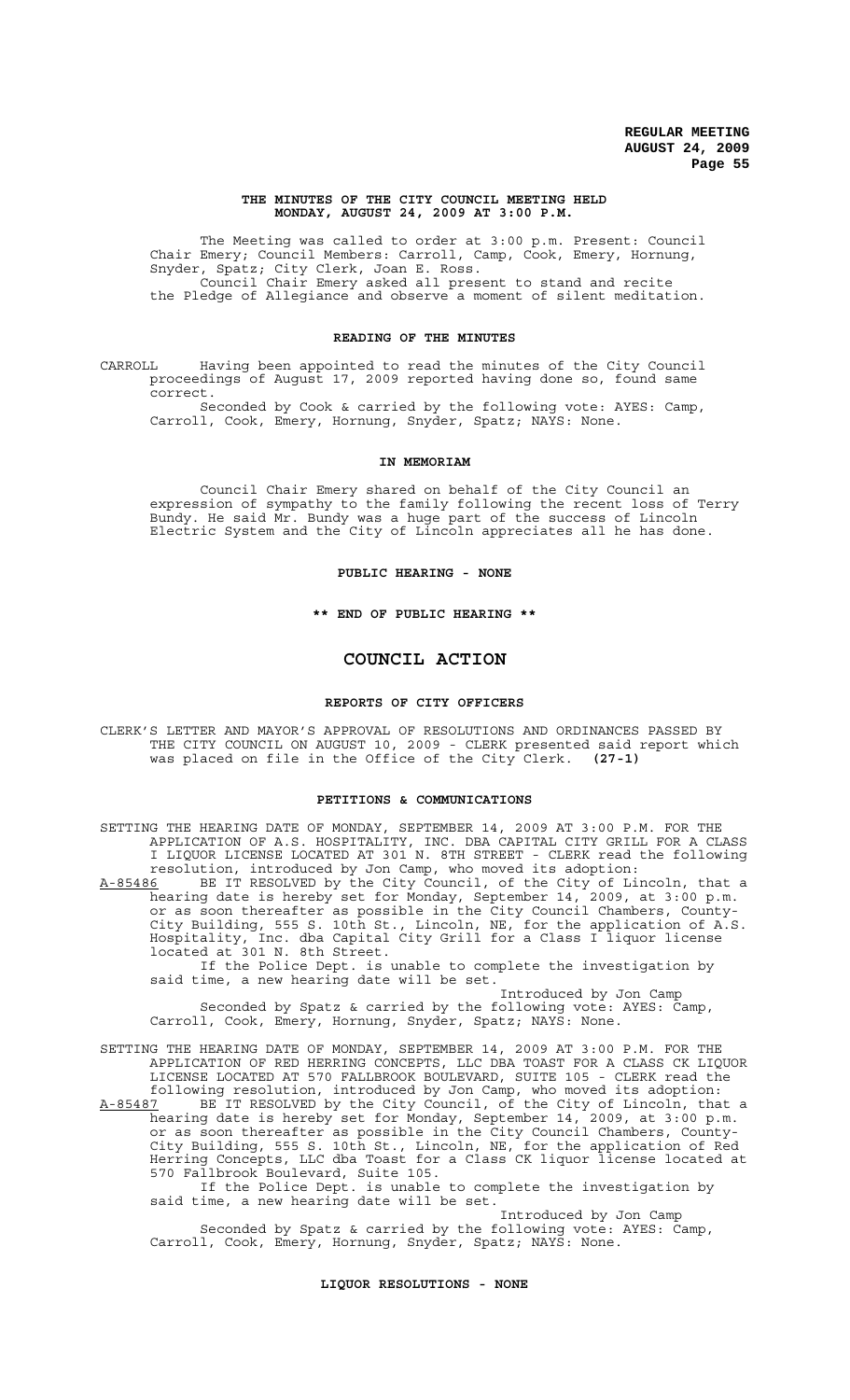# **ORDINANCES - 2ND READING & RELATED RESOLUTIONS (as required) - NONE**

## **PUBLIC HEARING RESOLUTIONS - NONE**

# **ORDINANCE - 1ST READING & RELATED RESOLUTIONS (as required)**

- CREATING ALLEY RE-PAVING DISTRICT NO. 49 IN THE EAST-WEST ALLEY FROM 10TH TO 11TH STREETS, BETWEEN G AND H STREETS, AND ASSESSING THE COSTS THEREOF AGAINST THE BENEFITTED PROPERTY - CLERK read an ordinance, introduced by Jon Camp, creating Alley Re-paving District No. 49, defining the limits thereof, establishing the width of the alley roadway to be re-paved, providing for the payment of the cost thereof, designating the property to be benefitted, providing for the acquisition of easements and additional right-of-way, if necessary, and repealing all ordinances or parts of ordinances in conflict herewith, the first time.
- CREATING SPECIAL ASSESSMENT SEWER DISTRICT NO. 1185 FOR THE PURPOSE OF CONSTRUCTING AN 8-INCH DIAMETER SANITARY SEWER IN 84TH STREET, HIGHWAY 6 TO APPROXIMATELY 430 FEET SOUTH OF FLETCHER AVENUE, AND ASSESSING THE COSTS THEREOF AGAINST THE BENEFITTED PROPERTY - CLERK read an ordinance, introduced by Jon Camp, creating Sewer District No. 1185, designating the real estate to be benefitted, providing for assessment of the costs of the improvements constructed therein, providing for the acquisition of easements and additional right-of-way, if necessary, and repealing all ordinances or parts of ordinances in conflict herewith, the first time.
- CREATING WATER DISTRICT NO. 1201 FOR THE PURPOSE OF CONSTRUCTING A 16-INCH DIAMETER WATER MAIN IN 84TH STREET FROM HIGHWAY 6 TO FLETCHER AVENUE AND ASSESSING THE COSTS THEREOF AGAINST THE BENEFITTED PROPERTY - CLERK read an ordinance, introduced by Jon Camp, creating Water District No. 1201, designating the real estate to be benefitted, providing for assessment of the costs of the improvements constructed therein, providing for the acquisition of easements and additional right-of-way, if necessary, and repealing all ordinances or parts of ordinances in conflict herewith, the first time.
- AMENDING TITLE 24 OF THE LINCOLN MUNICIPAL CODE, PLUMBING AND SEWERS, BY AMENDING SECTION 24.38.070 TO INCREASE PERMIT FEES RELATING TO ON-SITE WASTEWATER TREATMENT SYSTEMS AND CREATING A FEE FOR AN INSPECTOR PERMIT; AMENDING SECTION 24.42.110 RELATING TO THE TRANSFER OF PROPERTY WITH ON-SITE SYSTEMS TO INCREASE THE FEE FOR EVALUATION AND REVIEW OF PROPERTY TRANSFER INSPECTOR REPORTS AND ANY NECESSARY SITE VISITS BY HEALTH DIRECTOR; AND REPEALING SECTIONS 24.38.070 AND 24.42.110 OF THE LINCOLN MUNICIPAL CODE AS HITHERTO EXISTING - CLERK read an ordinance, introduced by Jon Camp, amending Title 24 of the Lincoln Municipal Code, Plumbing and Sewers, by amending Section 24.38.070 to increase permit fees relating to on-site wastewater treatment systems and creating a fee for an inspector permit; amending Section 24.42.110 relating to the transfer of property with on-site systems to increase the fee for evaluation and review of Property Transfer Inspector reports and any necessary site visits by Health Director; and repealing Sections 24.38.070 and 24.42.110 of the Lincoln Municipal Code as hitherto existing, the first time.
- AMENDING TITLE 8 OF THE LINCOLN MUNICIPAL CODE RELATING TO HEALTH AND SANITATION, BY AMENDING SECTION 8.06.145 TO INCREASE OPEN BURNING PERMIT FEES; AMENDING SECTION 8.08.060 TO INCREASE BODY ART ESTABLISHMENT PERMIT FEES; AMENDING SECTION 8.08.150 TO INCREASE BODY ART PRACTITIONER PERMIT FEES; AMENDING SECTION 8.12.035 TO INCREASE SMALL FAMILY CHILD CARE HOME PERMIT FEES AND TO DECREASE THE ANNUAL FEE PAID FOR NEW CERTIFICATES OF COMPLIANCE ISSUED AFTER JULY 31 OF EACH YEAR; AMENDING SECTION 8.12.075 TO REVISE THE SMALL FAMILY CHILD CARE HOME LATE FEES TO BE A PERCENTAGE OF THE ANNUAL FEE; AMENDING SECTION 8.12.200 TO REVISE THE SMALL FAMILY CHILD CARE HOME REINSTATEMENT FEE TO BE A PERCENTAGE OF THE ANNUAL FEE; AMENDING SECTION 8.14.035 TO REPLACE A REFERENCE TO THE TERM "LEVEL III FOOD HANDLER" WITH "PREP/COOK FOOD HANDLER OR FOOD MANAGER" FOR THE TYPE OF PERMIT AN OPERATOR OR PERSON IN CHARGE OF FOOD PREPARATION MUST HOLD; AMENDING SECTION 8.14.037 TO INCREASE CHILD CARE PROGRAM PERMIT FEES; AMENDING SECTION 8.14.065 TO REVISE CHILD CARE PROGRAM LATE FEES TO BE A PERCENTAGE OF THE ANNUAL FEE; AMENDING SECTION 8.14.150 TO REVISE THE CHILD CARE PROGRAM REINSTATEMENT FEE TO BE A PERCENTAGE OF THE ANNUAL FEE; AMENDING SECTION 8.20.150 TO INCREASE FOOD CODE PERMIT FEES; AMENDING SECTION 8.24.150 TO INCREASE THE PERMIT FEE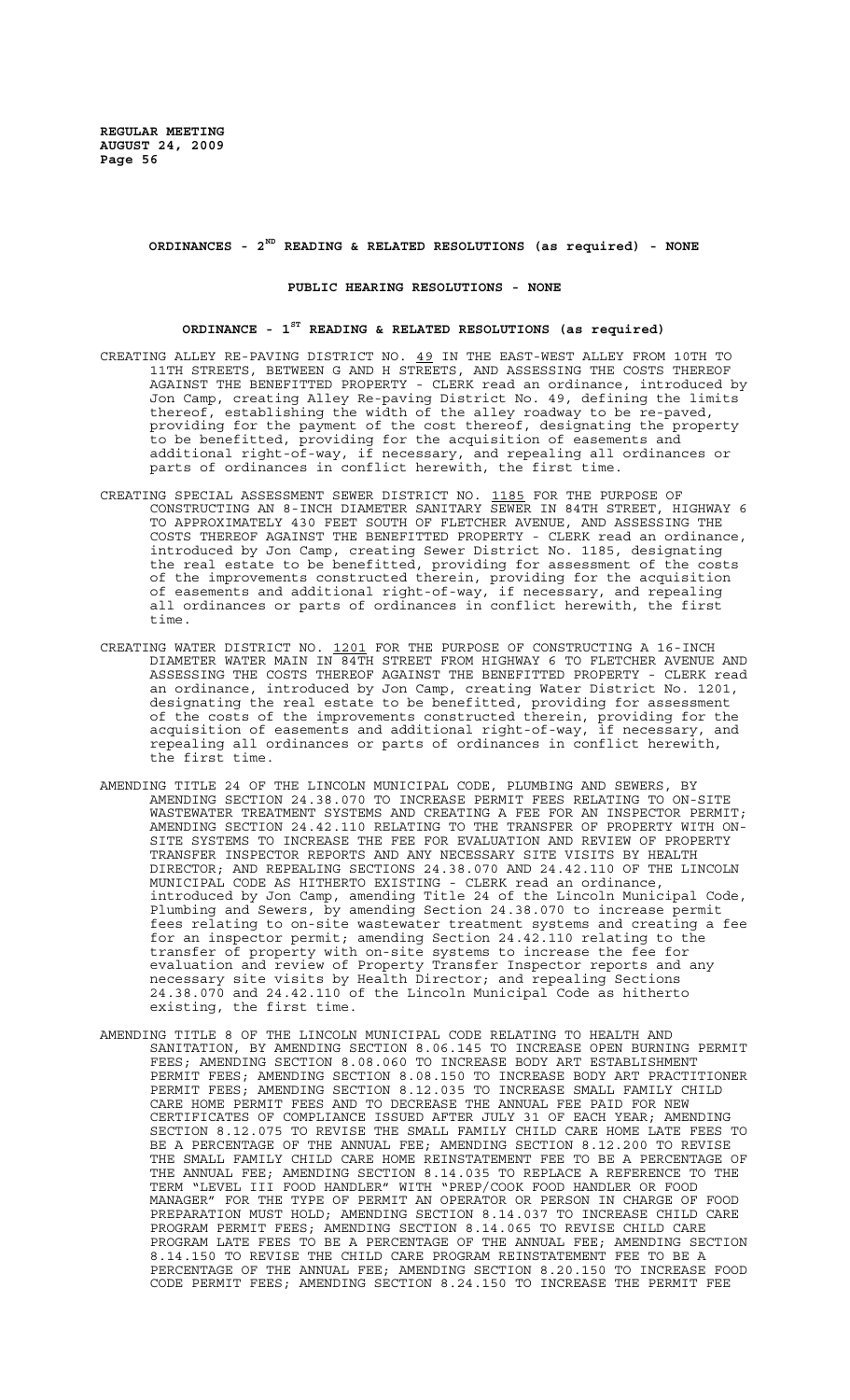FOR A VARIANCE OF THE NOISE CONTROL ORDINANCE; AMENDING SECTION 8.38.090 TO INCREASE PUBLIC SWIMMING POOL PERMIT FEES; AMENDING SECTION 8.40.070 TO INCREASE SPA FACILITY PERMIT AND INSPECTION FEES; AMENDING SECTION 8.44.070 TO INCREASE PERMIT FEES FOR WATER WELLS; AND REPEALING SECTIONS 8.06.145, 8.08.060, 8.08.150, 8.12.035, 8.12.075, 8.12.200, 8.14.035, 8.14.037, 8.14.065, 8.14.150, 8.20.150, 8.24.150, 8.38.090, 8.40.070 AND 8.44.070 OF THE LINCOLN MUNICIPAL CODE AS HITHERTO EXISTING - CLERK read an ordinance, introduced by Jon Camp, amending Title 8 of the Lincoln Municipal Code relating to Health and Sanitation, by amending Section 8.06.145 to increase open burning permit fees; amending Section 8.08.060 to increase body art establishment permit fees; amending Section 8.08.150 to increase body art practitioner permit fees; amending Section 8.12.035 to increase small family child care home permit fees and to decrease the annual fee paid for new certificates of compliance issued after July 31 of each year; amending Section 8.12.075 to revise the small family child care home late fees to be a percentage of the annual fee; amending Section 8.12.200 to revise the small family child care home reinstatement fee to be a percentage of the annual fee; amending Section 8.14.035 to replace a reference to the term "Level III Food Handler" with "Prep/Cook Food Handler or Food Manager" for the type of permit an operator or person in charge of food preparation must hold; amending Section 8.14.037 to increase child care program permit fees; amending Section 8.14.065 to revise child care program late fees to be a percentage of the annual fee; amending Section 8.14.150 to revise the child care program reinstatement fee to be a percentage of the annual fee; amending Section 8.20.150 to increase food code permit fees; amending Section 8.24.150 to increase the permit fee for a variance of the noise control ordinance; amending Section 8.38.090 to increase public swimming pool permit fees; amending Section 8.40.070 to increase spa facility permit and inspection fees; amending Section 8.44.070 to increase permit fees for water wells; and repealing Sections 8.06.145, 8.08.060, 8.08.150, 8.12.035, 8.12.075, 8.12.200, 8.14.035, 8.14.037, 8.14.065, 8.14.150, 8.20.150, 8.24.150, 8.38.090, 8.40.070 and 8.44.070 of the Lincoln Municipal Code as hitherto existing, the first time.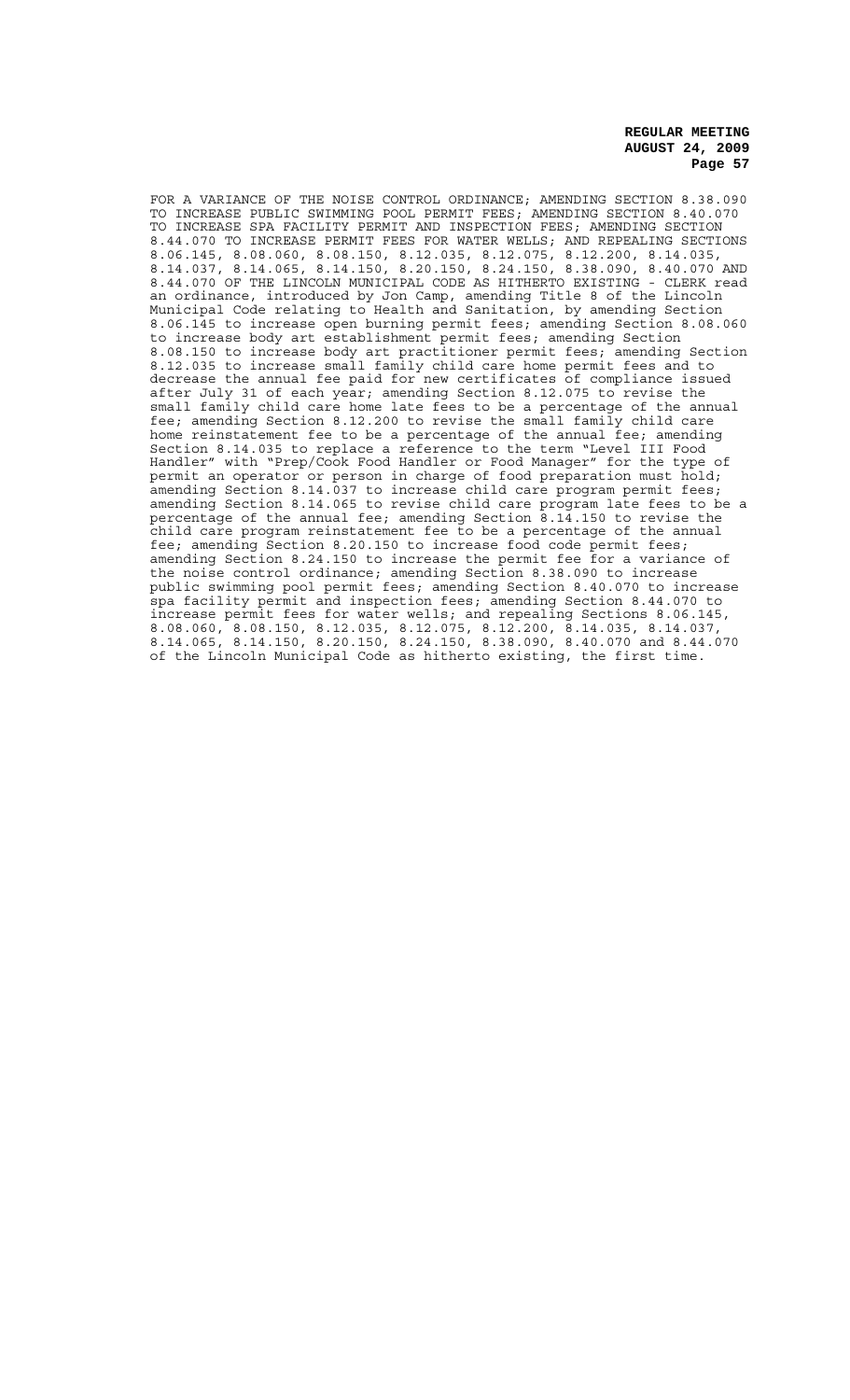- AMENDING CHAPTER 5.41 OF THE LINCOLN MUNICIPAL CODE RELATING TO SALVAGING, RECYCLING, AND COMPOSTING OPERATIONS BY AMENDING SECTION 5.41.050 TO INCREASE THE PERMIT FEES REQUIRED UNDER THAT CHAPTER; AMENDING SECTION 5.41.060 TO INCREASE THE OCCUPATION TAX LEVIED UPON SALVAGE OPERATIONS AND COMMERCIAL COMPOSTING OPERATIONS; AND REPEALING SECTIONS 5.41.050 AND 5.41.060 OF THE LINCOLN MUNICIPAL CODE AS HITHERTO EXISTING. - CLERK read an ordinance, introduced by Jon Camp, amending Chapter 5.41 of the Lincoln Municipal Code relating to Salvaging, Recycling, and Composting Operations by amending Section 5.41.050 to increase the permit fees required under that chapter; amending Section 5.41.060 to increase the occupation tax levied upon salvage operations and commercial composting operations; and repealing Sections 5.41.050 and 5.41.060 of the Lincoln Municipal Code as hitherto existing, the first time.
- AMENDING CHAPTER 8.20 OF THE LINCOLN MUNICIPAL CODE, THE LINCOLN FOOD CODE, BY AMENDING SECTION 8.20.190 TO REQUIRE THE FOOD PERMIT HOLDER RATHER THAN THE FOOD ESTABLISHMENT TO MAINTAIN STAFFING RECORDS AND TO ARRANGE FOR AND REQUIRE ALL EMPLOYEES TO HAVE A VALID FOOD HANDLER PERMIT AND/OR FOOD MANAGER PERMIT; AMENDING SECTION 8.20.300 TO PROVIDE FOR REVOCATION OF A PERMIT UNDER THE LINCOLN FOOD CODE IN ADDITION TO SUSPENSION; AMENDING SECTION 8.20.310 TO CLARIFY EXISTING LANGUAGE REGARDING CONDITIONS FOR REISSUANCE OF A SUSPENDED PERMIT; AND REPEALING SECTIONS 8.20.190, 8.20.300, AND 8.20.310 OF THE LINCOLN MUNICIPAL CODE AS HITHERTO EXISTING - CLERK read an ordinance, introduced by Jon Camp, amending Chapter 8.20 of the Lincoln Municipal Code, the Lincoln Food Code, by amending Section 8.20.190 to require the food permit holder rather than the food establishment to maintain staffing records and to arrange for and require all employees to have a valid food handler permit and/or food manager permit; amending Section 8.20.300 to provide for revocation of a permit under the Lincoln Food Code in addition to suspension; amending Section 8.20.310 to clarify existing language regarding conditions for reissuance of a suspended permit; and repealing Sections 8.20.190, 8.20.300, and 8.20.310 of the Lincoln Municipal Code as hitherto existing, the first time.
- ANNEXATION 09003 AMENDING THE LINCOLN CORPORATE LIMITS MAP BY ANNEXING APPROXIMATELY 27.52 ACRES OF PROPERTY GENERALLY LOCATED AT SOUTH 91ST STREET AND HIGHWAY 2 (RELATED ITEMS 09-120, 09-121) - CLERK read an ordinance, introduced by Jon Camp, annexing and including the below described land as part of the City of Lincoln, Nebraska and amending the Corporate Limits Map attached to and made a part of Ordinance No. 18208, to reflect the extension of the corporate limits boundary of the City of Lincoln, Nebraska established and shown thereon, the first time.
- CHANGE OF ZONE 09011 APPLICATION OF ANDERMATT LLC FOR A CHANGE OF ZONE FROM AG AGRICULTURAL TO B-2 PLANNED NEIGHBORHOOD BUSINESS DISTRICT SOUTHLAKE PUD FOR APPROXIMATELY 104,000 SQUARE FEET OF HEALTH CARE FACILITY, APPROXIMATELY 50,000 SQUARE FEET OF OFFICE, AND APPROXIMATELY 15,000 SQUARE FEET OF COMMERCIAL, AND APPROVAL OF A DEVELOPMENT PLAN WHICH PROPOSES TO MODIFY STANDARDS OF THE UNDERLYING ZONING DISTRICT, SUBDIVISION REGULATIONS AND DESIGN STANDARDS, ON PROPERTY GENERALLY LOCATED AT S. 91ST STREET AND HIGHWAY 2 (RELATED ITEMS 09-120, 09-121) - CLERK read an ordinance, introduced by Jon Camp, amending the Lincoln Zoning District Maps attached to and made a part of Title 27 of the Lincoln Municipal Code, as provided by Section 27.05.020 of the Lincoln Municipal Code, by changing the boundaries of the districts established and shown thereon, the first time.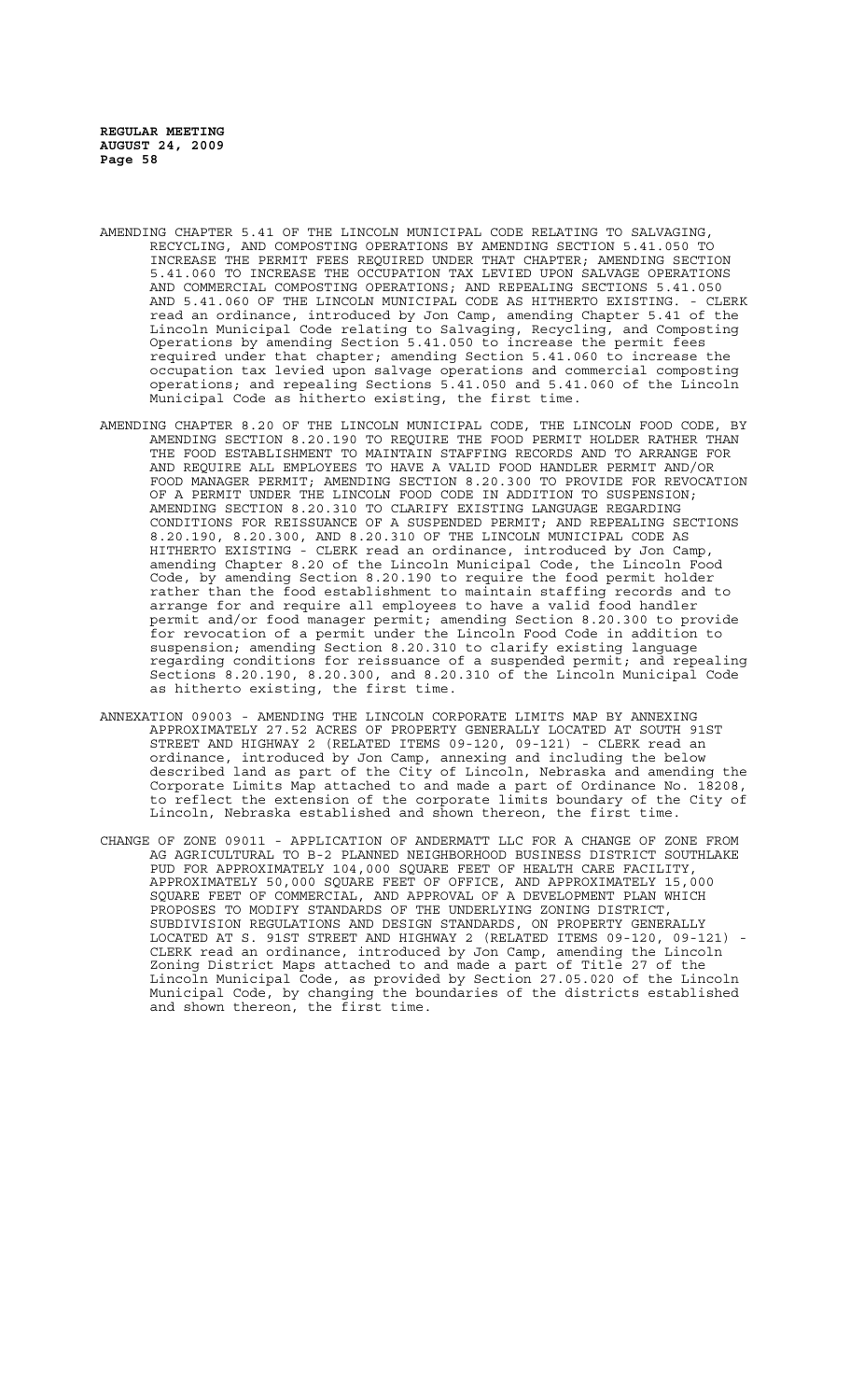- CHANGE OF ZONE 09020HP APPLICATION OF WILLIAM J. AND MYRNA WOOD TO DESIGNATE THE ARNOTT AND LOUISA RICKETTS MANSION AT 400 SOUTH 33RD STREET AS A HISTORIC LANDMARK - CLERK read an ordinance, introduced by Jon Camp, amending the City of Lincoln District Map attached to and made a part of Title 27 of the Lincoln Municipal Code by designating certain property as a Landmark, the first time.
- COMPREHENSIVE PLAN CONFORMANCE 09008 DECLARING APPROXIMATELY 12.56 ACRES OF PROPERTY GENERALLY LOCATED AT NORTH 56TH STREET AND BLUFF ROAD AS SURPLUS PROPERTY AND AUTHORIZING THE SALE THEREOF - CLERK read an ordinance, introduced by Jon Camp, declaring approximately 12.56 acres of City-owned property generally located at North 56<sup>th</sup> Street and Bluff Road as surplus and authorizing the sale thereof, the first time.
- APPROVING THE LABOR CONTRACT BETWEEN THE CITY AND THE LINCOLN M CLASS EMPLOYEES ASSOCIATION EFFECTIVE AUGUST 20, 2009.
- AMENDING THE PAY SCHEDULE FOR A CERTAIN EMPLOYEE GROUP BY CREATING THE CLASSIFICATION OF SENIOR ATTORNEY (8/3/09 - PLACED ON PENDING; TO BE REMOVED FOR  $1^\text{ST}$  READING AT SAME TIME AS M CLASS HAS  $1^\text{ST}$  READING) - CLERK read an ordinance, introduced by Adam Hornung, amending Section 1 of Ordinance 18971 passed August 6, 2007, relating to the pay schedules of employees whose classifications are assigned to the pay range which is prefixed by the letter "M," by creating the job classification of "Senior Attorney", the first time.
- AMENDING THE PAY SCHEDULE FOR A CERTAIN EMPLOYEE GROUP BY REVISING THE CLASSIFICATION OF ATTORNEY II (8/3/09 - PLACED ON PENDING; TO BE REMOVED FOR  $1^{ST}$  READING AT SAME TIME AS M CLASS HAS  $1^{ST}$  READING) - CLERK read an ordinance, introduced by Adam Hornung, amending Section 1 of Ordinance No. 18971 passed August 6, 2007, relating to the pay schedules of employees whose classifications are assigned to the pay range which is prefixed by the letter "M," by changing the pay range for the position of Attorney II from an M03 (\$61,228.96 - \$119,394.08) to an M02 (\$48,821.76 - \$99,569.60), the first time.
- AMENDING CHAPTER 2.76 OF THE LINCOLN MUNICIPAL CODE RELATING TO THE CITY'S PERSONNEL SYSTEM BY AMENDING THE TITLE PAGE TO DELETE SECTION 2.76.160 COMPENSATION PLAN, VARIABLE MERIT PAY PLAN; AMENDING SECTION 2.76.040 DEFINITIONS, TO DEFINE EXCLUDED EMPLOYEE; AMENDING SECTION 2.76.130 POSITION AND PAY RANGE ALLOCATION, RELATING TO EXCLUDED EMPLOYEES; AMENDING SECTION 2.76.135 MERIT PAY PLAN ESTABLISHED, TO INCLUDE EXCLUDED EMPLOYEES AND INCREASE THE MAXIMUM NUMBER OF MERIT PAY STEPS; AMENDING SECTION 2.76.145 MERIT PAY PLAN, ADMINISTRATION AND REQUIREMENTS FOR ADVANCEMENT, TO INCLUDE THE NEWLY DEFINED EXCLUDED EMPLOYEES; AMENDING SECTION 2.76.150 MERIT PAY PLAN, PAY INCREASES FOR EXCEPTIONAL SERVICE, TO INCLUDE THE NEWLY DEFINED EXCLUDED EMPLOYEES; AMENDING 2.76.155 LONGEVITY PAY TO ADJUST THE ANNUAL LONGEVITY PAY PLAN RELATING TO CERTAIN "N" AND EXCLUDED EMPLOYEES; DELETING ALL OF SECTION 2.76.160 VARIABLE MERIT PAY PLAN; AMENDING SECTION 2.76.175 PROMOTION, TRANSFER, DEMOTION OR TEMPORARY PROMOTION RELATING TO THE NEWLY DEFINED EXCLUDED EMPLOYEES; AMENDING SECTION 2.76.200 TEMPORARY ASSIGNMENT TO A HIGHER CLASSIFICATION RELATING TO THE NEWLY DEFINED EXCLUDED EMPLOYEES; AMENDING SECTION 2.76.380 SICK LEAVE WITH PAY, AS IT RELATES TO EMPLOYEES WITH A PAY RANGE PREFIXED BY M, A, C, E, N, OR X; AND AMENDING SECTION 2.76.395 VACATION LEAVE WITH PAY AS IT RELATES TO EMPLOYEES WITH A PAY RANGE PREFIXED BY M; AND REPEALING 2.76 TITLE PAGE AND SECTIONS 2.76.040, 2.76.130, 2.76.135, 2.76.145, 2.76.150, 2.76.155, 2.76.160, 2.76.175, 2.76.200, 2.76.380, AND 2.76.395 OF THE LINCOLN MUNICIPAL CODE AS HITHERTO EXISTING (8/3/09 - PLACED ON PENDING; TO BE REMOVED FOR 1  $^{\rm{ST}}$ READING AT SAME TIME AS M CLASS HAS  $1^{\text{ST}}$  READING) - CLERK read an ordinance, introduced by Eugene Carroll, amending Chapter 2.76 of the Lincoln Municipal Code relating to the City's Personnel System by amending the Title Page to delete Section 2.76.160 Compensation Plan, Variable Merit Pay Plan; amending Section 2.76.040 Definitions, to define Excluded Employee; amending Section 2.76.130 Position and Pay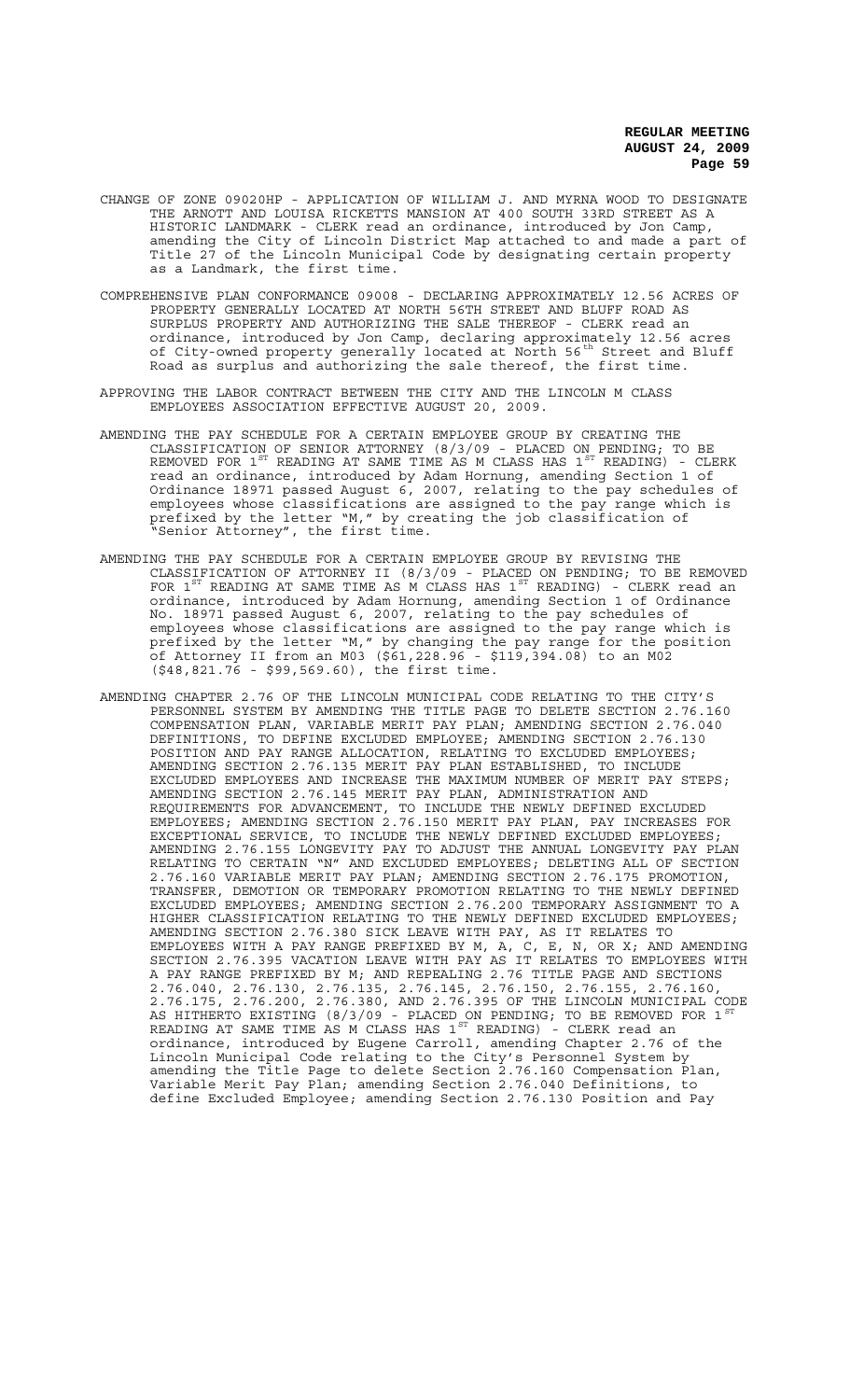Range Allocation, relating to Excluded Employees; amending Section 2.76.135 Merit Pay Plan Established, to include Excluded Employees and increase the maximum number of merit pay steps; amending Section 2.76.145 Merit Pay Plan, Administration and Requirements for Advancement, to include the newly defined Excluded Employees; amending Section 2.76.150 Merit Pay Plan, Pay Increases for Exceptional Service, to include the newly defined Excluded Employees; amending 2.76.155 Longevity Pay to adjust the annual longevity pay plan relating to certain "N" and Excluded Employees; deleting all of Section 2.76.160 Variable Merit Pay Plan; amending Section 2.76.175 Promotion, Transfer, Demotion or Temporary Promotion relating to the newly defined Excluded Employees; amending Section 2.76.200 Temporary Assignment to a Higher Classification relating to the newly defined Excluded Employees; amending Section 2.76.380 Sick Leave with Pay, as it relates to employees with a pay range prefixed by M, A, C, E, N, or X; and amending Section 2.76.395 Vacation Leave with Pay as it relates to employees with a pay range prefixed by M; and repealing 2.76 Title Page and Sections 2.76.040, 2.76.130, 2.76.135, 2.76.145, 2.76.150, 2.76.155, 2.76.160, 2.76.175, 2.76.200, 2.76.380, and 2.76.395 of the Lincoln Municipal Code as hitherto existing, the first time.

- AMENDING CHAPTER 2.78 OF THE LINCOLN MUNICIPAL CODE RELATING TO THE CITY'S PERSONNEL SYSTEM BY AMENDING SECTION 2.78.010 COMPENSATION PLAN ESTABLISHED TO EXCLUDE EMPLOYEES WITH A PAY RANGE PREFIXED BY M; AMENDING SECTIONS 2.78.020 ANNUAL LEAVE, 2.78.025 VARIABLE MERIT PAY PLAN, AND 2.78.030 SICK LEAVE TO DELETE THE REFERENCES TO EMPLOYEES WITH A PAY RANGE PREFIXED BY THE LETTER M; AND REPEALING 2.78 TITLE PAGE AND SECTIONS 2.78.010, 2.78.020, 2.78.025, AND 2.78.030 OF THE LINCOLN MUNICIPAL CODE AS HITHERTO EXISTING (8/3/09 - PLACED ON PENDING; TO BE REMOVED FOR  $1^\text{ST}$  READING AT SAME TIME AS M CLASS HAS  $1^\text{ST}$  READING) - CLERK read an ordinance, introduced by Eugene Carroll, amending Chapter 2.78 of the Lincoln Municipal Code relating to the City's Personnel System by amending Section 2.78.010 Compensation Plan Established to exclude employees with a pay range prefixed by M; amending Sections 2.78.020 Annual Leave, 2.78.025 Variable Merit Pay Plan, and 2.78.030 Sick Leave to delete the references to employees with a pay range prefixed by the letter M; and repealing 2.78 Title Page and Sections 2.78.010, 2.78.020, 2.78.025, and 2.78.030 of the Lincoln Municipal Code as hitherto existing, the first time.
- AMENDING THE PAY SCHEDULE FOR A CERTAIN EMPLOYEE GROUP BY ADJUSTING THE HOURLY PAY RANGE SCHEDULE AND SCHEDULES OF ANNUAL, MONTHLY, BIWEEKLY AND HOURLY PAY RANGE EQUIVALENTS FOR EMPLOYEES OF THE CITY OF LINCOLN WHOSE CLASSIFICATIONS ARE ASSIGNED TO PAY RANGES PREFIXED BY THE LETTER "M" TO BE EFFECTIVE AUGUST 20, 2009 (8/3/09 - PLACED ON PENDING; TO BE REMOVED FOR  $1^{ST}$  READING AT SAME TIME AS M CLASS HAS  $1^{ST}$  READING) - CLERK read an ordinance, introduced by Eugene Carroll, adopting pay schedules and schedules of pay ranges for employees of the City of Lincoln, Nebraska whose classifications are assigned to pay ranges prefixed by the letter "M" and repealing Ordinance No. 18971, passed by the City Council on August 6, 2007, the first time.

# **ORDINANCES - 3RD READING & RELATED RESOLUTIONS (as required)**

APPROVING AN AMENDMENT TO SUBLEASE AGREEMENT BETWEEN THE CITY AND THE STATE OF NEBRASKA DEPARTMENT DAS/STATE BUILDING DIVISION TO CHANGE THE AMOUNT OF SUBLEASE SPACE FROM 6,568 SQ. FT. TO 6,076 SQ. FT. OF OFFICE SPACE IN THE ONE STOP CAREER CENTER AT 1010 N STREET FOR PROVIDING JOB TRAINING AND EMPLOYMENT SERVICES UNDER THE WORKFORCE INVESTMENT ACT FOR A TERM OF JANUARY 1, 2007 THROUGH DECEMBER 31, 2011 - CLERK read an ordinance, introduced by John Spatz, accepting and approving the Amendment to Sublease Agreement between the City of Lincoln and DAS/State Building Division on behalf of Nebraska Workforce Development, Department of Labor, for a lease of space at 1010 N Street, Lincoln, Lancaster County, Nebraska for a term of January 1, 2007 through December 31, 2011 to reduce the area leased from 6,568 sq. ft. of space to 6,076 sq. ft. to Nebraska Workforce Development, Department of Labor, at the One Stop Career Center for providing job training and employment services under the Workforce Investment Act, the third time. SPATZ Moved to pass the ordinance as read.

Seconded by Carroll & carried by the following vote: AYES: Camp, Carroll, Cook, Emery, Hornung, Snyder, Spatz; NAYS: None. The ordinance, being numbered **#19293**, is recorded in Ordinance Book #26, Page

APPROVING A SUBLEASE AGREEMENT BETWEEN THE CITY AND EXPERIENCE WORKS AT THE ONE STOP CENTER AT 1010 N STREET FOR PROVIDING JOB TRAINING AND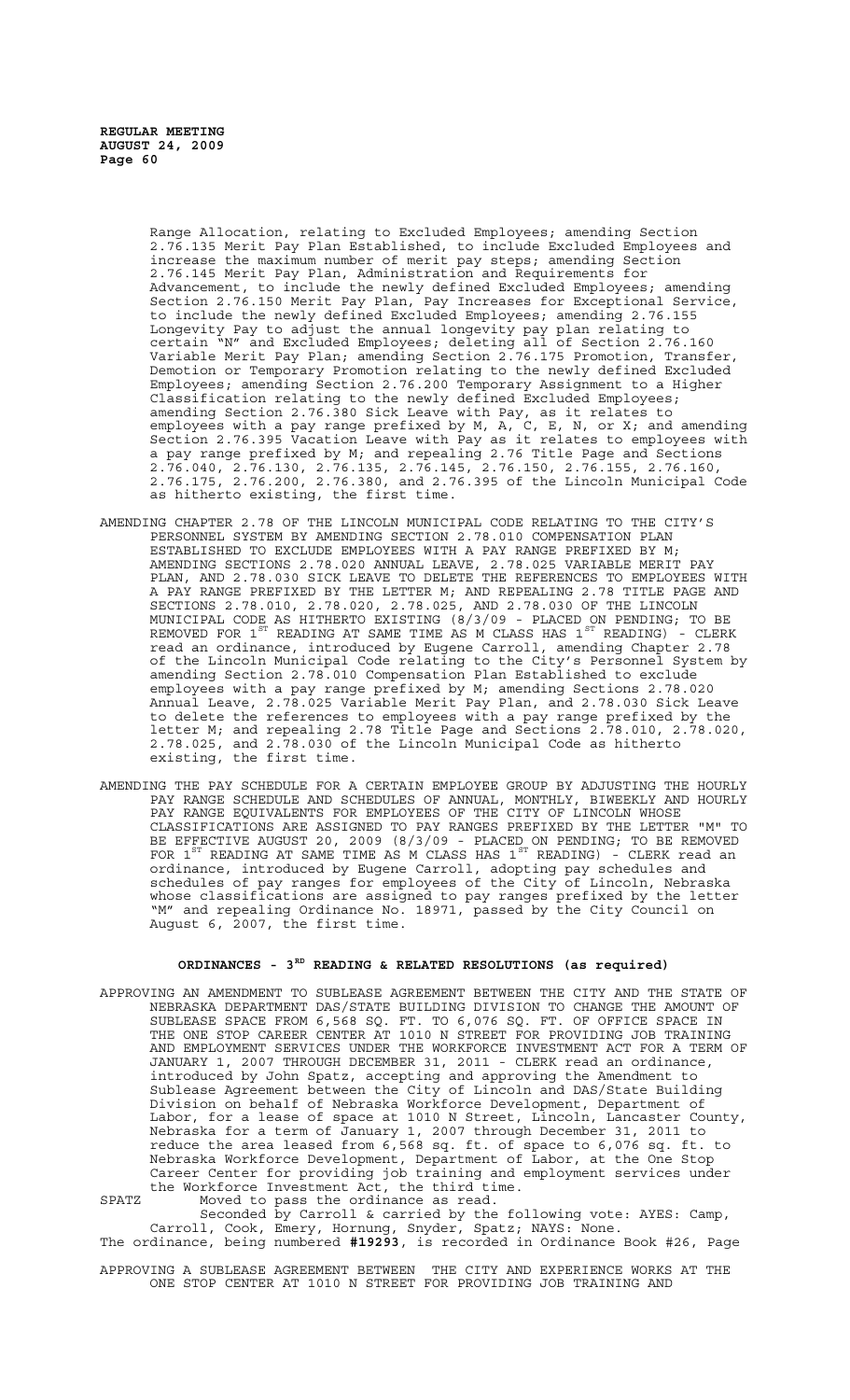EMPLOYMENT SERVICES UNDER THE WORKFORCE INVESTMENT ACT FOR A ONE-YEAR TERM FROM APRIL 1, 2009 THROUGH MARCH 31, 2010 - CLERK read an ordinance, introduced by John Spatz, accepting and approving a Sublease Agreement between the City of Lincoln and Experience Works for a lease of space at 1010 N Street, Lincoln, Lancaster County, Nebraska for a term of April 1, 2009 through March 31, 2010 whereby the City of Lincoln is subleasing 13,718 sq. ft. of space to Experience Works at the One Stop Career Center for providing job training and employment services under the Workforce Investment Act, the third time.

SPATZ Moved to pass the ordinance as read.

Seconded by Carroll & carried by the following vote: AYES: Camp, Carroll, Cook, Emery, Hornung, Snyder, Spatz; NAYS: None. The ordinance, being numbered **#19294**, is recorded in Ordinance Book #26, Page

- APPROVING AN AMENDMENT TO THE SUBLEASE AGREEMENT BETWEEN THE CITY AND GOODWILL INDUSTRIES TO CHANGE THE AMOUNT OF SUBLEASE SPACE FROM 159 SQ. FT. TO 147 SQ. FT. IN THE ONE STOP CENTER AT 1010 N STREET FOR PROVIDING JOB TRAINING AND EMPLOYMENT SERVICES UNDER THE WORKFORCE INVESTMENT ACT FOR A TERM OF JANUARY 1, 2009 THROUGH DECEMBER 31, 2010 - CLERK read an ordinance, introduced by John Spatz, accepting and approving the Amendment to Sublease Agreement between the City of Lincoln and Goodwill Industries for a lease of space at 1010 N Street, Lincoln, Lancaster County, Nebraska for a term of January 1, 2009 through December 31, 2010 to reduce the area leased from 159 sq. ft. of space to 147 sq. ft. to Goodwill Industries at the One Stop Career Center for providing job training and employment services under the Workforce Investment Act, the third time.
- SPATZ Moved to pass the ordinance as read.

Seconded by Carroll & carried by the following vote: AYES: Camp, Carroll, Cook, Emery, Hornung, Snyder, Spatz; NAYS: None. The ordinance, being numbered **#19295**, is recorded in Ordinance Book #26, Page

#### **2009/2010 CITY BUDGET ORDINANCES AND RESOLUTIONS**

AMENDING SECTIONS 3.24.080 AND 3.24.090 OF THE LINCOLN MUNICIPAL CODE TO INCREASE THE TELECOMMUNICATIONS OCCUPATION TAX RATE FROM 5.5% TO 6% OF GROSS RECEIPTS COMMENCING JANUARY 1, 2010; AND REPEALING SECTIONS 3.24.080 AND 3.24.090 OF THE LINCOLN MUNICIPAL CODE AS HITHERTO EXISTING  $(7/27/09$  - Con't. P.H. concurrent w/City Budget on 8/10/09 at 2:30 p.m. w/Action on 8/24/09) - PRIOR to reading:

HORNUNG Moved to amend Bill No. 09-106 to delay commencement of the telecommunication occupation tax rate increase from January 1, 2010 to January 1, 2015.

Seconded by Camp & **LOST** by the following vote: AYES: Camp; NAYS: Carroll, Cook, Emery, Hornung, Snyder, Spatz.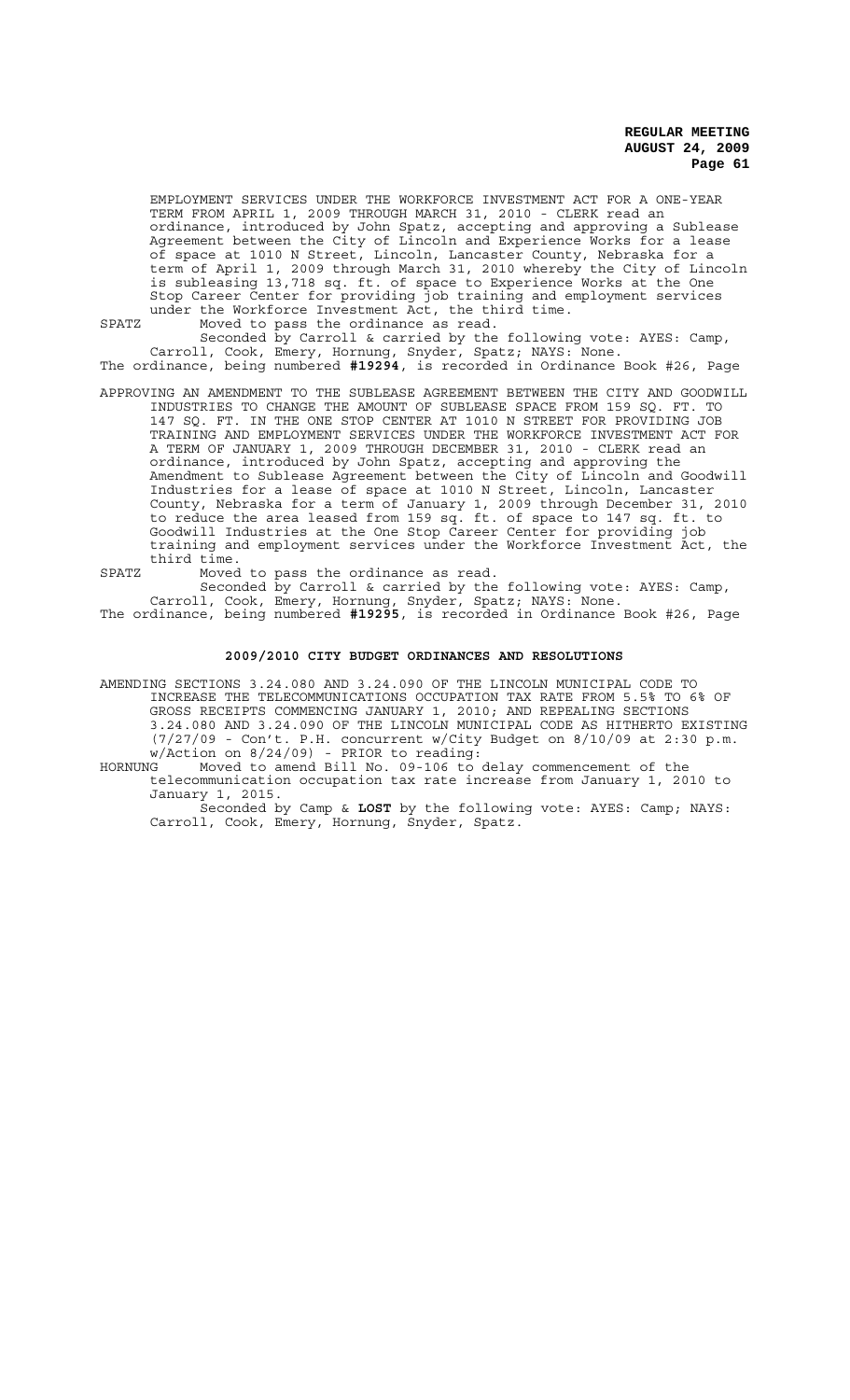CLERK Read an ordinance, introduced by Eugene Carroll, amending Sections 3.24.080 and 3.24.090 of the Lincoln Municipal Code to increase the telecommunications occupation tax rate from 5.5% to 6% of gross receipts commencing January 1, 2010; and repealing Sections 3.24.080 and 3.24.090 of the Lincoln Municipal Code as hitherto existing, the third time.<br>CARROLL Moved to pass the ordinance as read. Moved to pass the ordinance as read.

Seconded by Spatz & carried by the following vote: Carroll, Cook, Emery, Snyder Assenting; NAYS: Camp, Hornung, Spatz. The ordinance, being numbered **#19296**, is recorded in Ordinance Book #26, Page

APPROVING A CHANGE OF THE FRANCHISE FEE ASSOCIATED WITH THE FRANCHISE TO PROVIDE GAS SERVICE FROM AN ANNUAL RATE OF \$0.39 TO \$0.43 PER FOOT OF GAS MAIN EFFECTIVE OCTOBER 1, 2009 (7/27/09 - Con't. P.H. concurrent w/City Budget on 8/10/09 at 2:30 p.m. w/Action on 8/24/09) - PRIOR to reading:

COOK Moved to amend Bill No. 09-107 in the following manner: 1. On page 1, lines 8 and 11, delete the dollar amount of "\$0.43" and insert in lieu thereof the dollar amount of \$0.429.

Seconded by Carroll & carried by the following vote: AYES: Camp, Carroll, Cook, Emery, Snyder, Spatz; NAYS: Hornung.

CLERK Read an ordinance, introduced by Eugene Carroll, approving a change of the franchise fee associated with the franchise to provide gas service from an annual rate of \$0.39 to \$0.43 per foot of gas main effective October 1, 2009, the first time.

CARROLL Moved to pass the ordinance as amended.

Seconded by Cook & carried by the following vote: AYES: Carroll, Cook, Emery, Snyder, Spatz; NAYS: Camp, Hornung.

The ordinance, being numbered **#19297**, is recorded in Ordinance Book #26, Page APPROVING A NEW SCHEDULE FOR WASTEWATER USE CHARGES COMMENCING NOVEMBER 2009

(8/3/09 - To have P.H. on 8/10/09 concurrent w/City Budget Hearing at 2:30 p.m. w/Action on 8/24/09)- CLERK read the following resolution, introduced by Jayne Snyder, who moved its adoption:

A-85488 WHEREAS, the City Council of Lincoln, Nebraska, is authorized under Sections 17.60.020 and 17.60.030 of the Lincoln Municipal Code to establish wastewater charges for all customers of the Lincoln Wastewater System.

WHEREAS, the wastewater rate increases are based upon financial projections which demonstrate the necessity for the increase to support the construction of needed facility improvements, debt service, and the operation and maintenance of the system to provide community-wide wastewater service.

WHEREAS, Lincoln's wastewater infrastructure is a necessary component and is required under city charter to be provided to all areas served within the city limits.

And WHEREAS, Lincoln's wastewater rates have historically remained low, and even with the proposed rate increases will continue this tradition of competitive rates within the region and nationally.

NOW, THEREFORE, BE IT RESOLVED by the City Council of the City of Lincoln, Nebraska:

Effective with the "H" billing cycle commencing in November 2009, the following schedule of wastewater use charges is hereby established and adopted:

BASIC WASTEWATER USE CHARGE

(a) The basic wastewater use unit charge is hereby established as 168.5 cents.

(b) For any given residential property, the basic wastewater use charge for each billing cycle shall be determined by multiplying for each such cycle the total amount of water, in hundreds of cubic feet, metered for said property during a billing cycle chosen by the Director from the most recent past winter, by the basic wastewater use unit charge.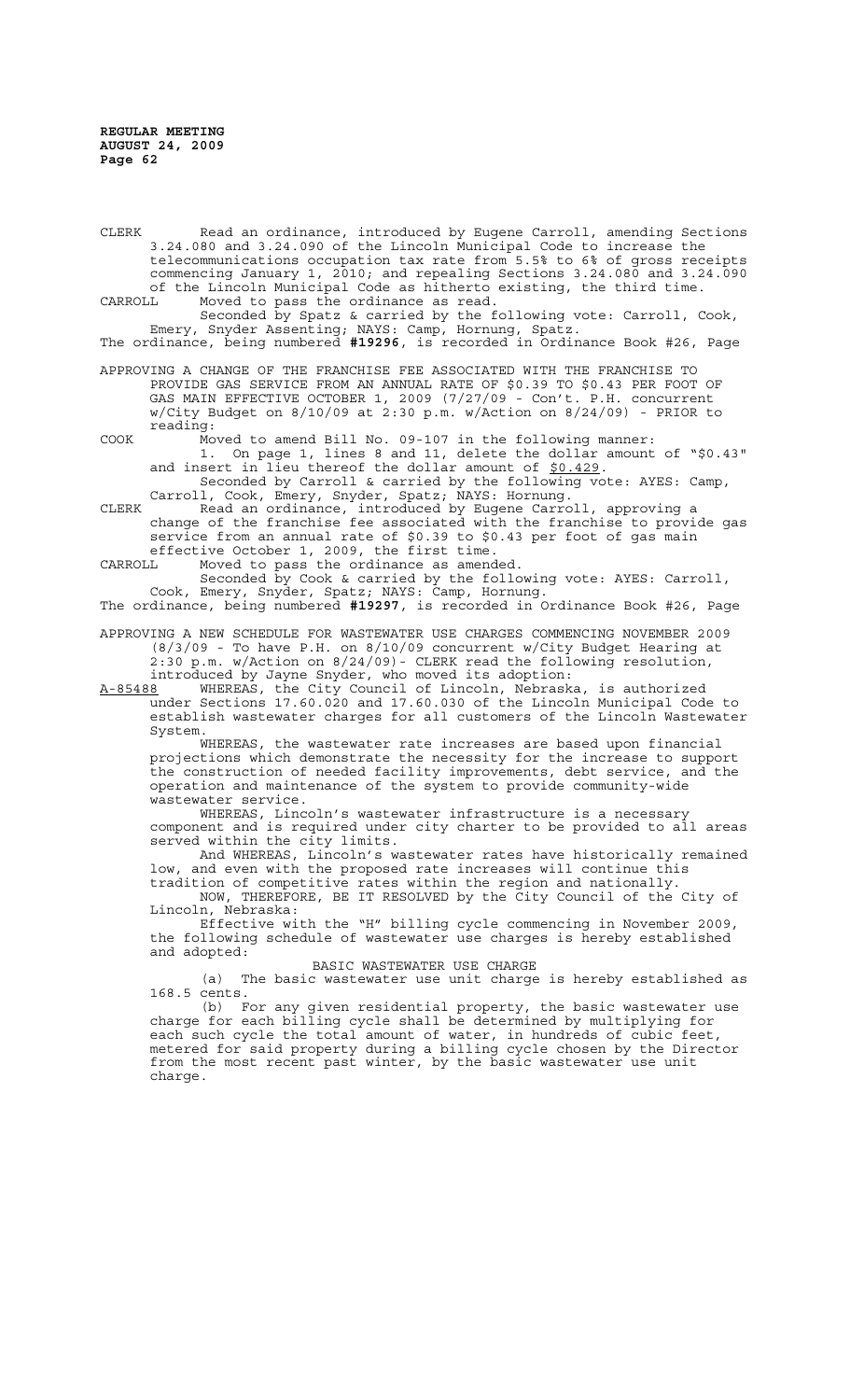In the case of change of occupancy of residential property, if the Director reasonably determines that to compute the basic wastewater use charge for a given billing cycle upon the amount of water used by such property during such winter billing cycle would be inequitable either to the City or to the user, he shall use the average amount of water used by like users during such winter billing cycle to compute such charge.

(c) For any non-residential property, the basic wastewater use charge for a given billing cycle shall be determined by multiplying for each cycle the amount of water or wastewater, in hundreds of cubic feet, measured for said property during such cycle, by the basic wastewater use unit charge.

(d) Non-residential users shall be given credit, at the same rate, for water not discharged into the sanitary sewers provided such water is separately metered with the approval of the Public Utilities Department and at the customer's expense.

(e) Where a wastewater flow meter or other wastewater measuring device is required or permitted by the Director and is used to measure the volume of wastewater discharged into the Lincoln Wastewater System, such wastewater use charge shall be computed thereon at the basic wastewater use unit charge.

# SERVICE CHARGE

Regardless of whether a wastewater meter is used, there shall be a service charge per month to each property using the Lincoln Wastewater System, determined by the number and size of the water meters serving such property, to-wit:

| WATER METER SIZE | SERVICE CHARGE |
|------------------|----------------|
| $5/8$ inch       | Ŝ<br>1.36      |
| $3/4$ inch       | 1.36           |
| 1 inch           | 1.36           |
| $1-1/2$ inch     | 2.72           |
| 2 inch           | 5.45           |
| 3 inch           | 12.26          |
| 4 inch           | 21.80          |
| 6 inch           | 49.06          |
| 8 inch           | 87.20          |
| 10 inch          | 136.26         |

The minimum service charge for a multiple dwelling unit or a mobile home shall be at least \$0.81 per dwelling unit or mobile home hookup space per month. In those instances where fire protection considerations dictate that a water meter larger than 1-inch service a single-family dwelling unit located on a single lot, the monthly service charge shall be \$1.36 per dwelling unit.

### WASTEWATER RATES TO CUSTOMERS OUTSIDE THE CITY LIMITS

Customers located outside the City Limits of Lincoln and served by the Lincoln Wastewater System shall pay no less than the wastewater rates charged to customers within the City Limits of Lincoln for service furnished them by the Lincoln Wastewater System.

BE IT FURTHER RESOLVED that Resolution No. A-84990, adopted by the City Council on August 25, 2008 is hereby superseded.

Introduced by Jayne Snyder Seconded by Carroll & carried by the following vote: AYES: Camp, Carroll, Cook, Emery, Hornung, Snyder, Spatz; NAYS: None.

APPROVING A NEW SCHEDULE FOR WATER USE CHARGES COMMENCING NOVEMBER 2009. (8/3/09 - To have P.H. on 8/10/09 concurrent w/City Budget Hearing at 2:30 p.m. w/Action on 8/24/09) - CLERK read the following resolution,

introduced by Jayne Snyder, who moved its adoption: A-85489 WHEREAS, the City Council of Lincoln, Nebraska, is authorized under Section 17.22.010 of the Lincoln Municipal Code to establish water

use charges for all customers of the Lincoln Water System. WHEREAS, the water rate increases are based upon financial projections which demonstrate the necessity for the increase to support the construction of needed facility improvements, debt service, and the operation and maintenance of the system to provide community-wide water service.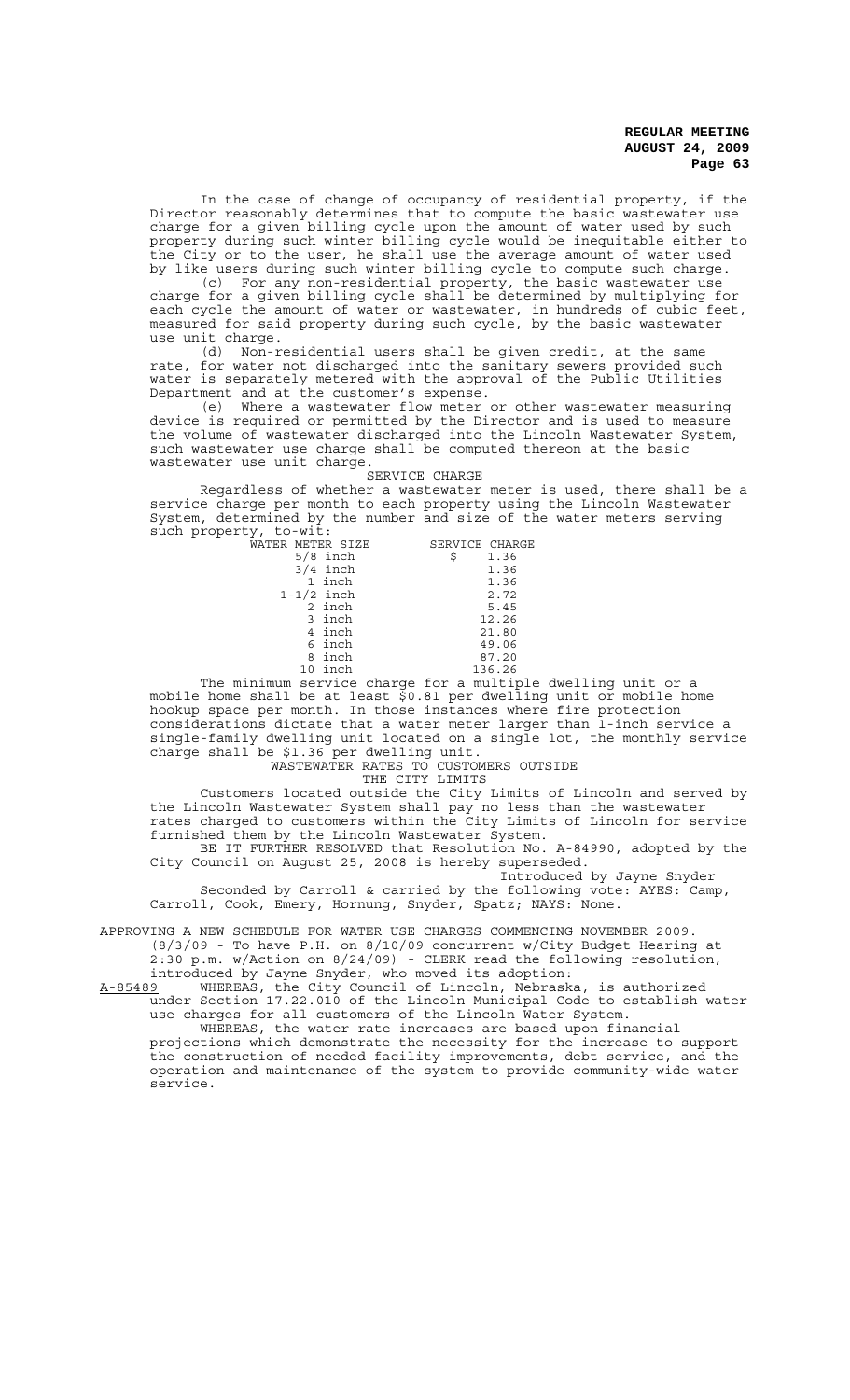WHEREAS, Lincoln's water infrastructure is a necessary component and is required under city charter to be provided to all areas served within the city limits.

And WHEREAS, Lincoln's water rates have historically remained low, and even with the proposed rate increases will continue this tradition of competitive rates within the region and nationally.

NOW, THEREFORE, BE IT RESOLVED by the City Council of the City of Lincoln, Nebraska:

Effective with the "H" billing cycle commencing in November 2009 the following schedule of water use charges is hereby established and adopted:

SCHEDULE A

The following rate schedule shall apply to all residential property. "Residential Property" shall be defined as property consisting of dwelling units. If there is more than one use per master meter on any one property including the residential use, the schedule to be used will be determined as residential, if the residential portion is 50 percent or more of the area of the building.

122.0 cents per 100 cubic feet for the first 800 cubic feet of water used per dwelling unit each month.

173.5 cents per 100 cubic feet for the next 1500 cubic feet of water used per dwelling unit each month.

269.0 cents per 100 cubic feet for all additional water used each month.

The monthly Service Charge shall be hereinafter provided. SCHEDULE B

The following rate schedule shall apply for the current calendar year to all non-residential property that used less than 12,000,000 cubic feet of water in the previous calendar year:

122.0 cents per 100 cubic feet for the first 8000 cubic feet of water used per month.

173.5 cents per 100 cubic feet for all additional water used each month.

The minimum monthly Service Charge shall be as hereinafter provided.

SCHEDULE C

The following rate schedule shall apply for the current year to all non-residential property that used more than 12,000,000 cubic feet of water in the previous calendar year. On a calendar year basis, a "base usage" of each high user customer will be determined. The base usage is an average of the water usage of each high user customer for the previous three (3) calendar years.

The following fees would apply: 115.5 cents per 100 cubic feet for water usage less than base to 5% above base.

120.0 cents per 100 cubic feet for water usage 5% - 15% above base.

124.0 cents per 100 cubic feet for water usage 15% - 25% above base.

128.0 cents per 100 cubic feet for water usage for all water usage over 25% above base.

The minimum monthly Service Charge shall be as hereinafter provided.

SCHEDULE D - PROVISIONS APPLICABLE -

TO ALL TYPES OF WATER SERVICE

Service Charge. There shall be a Service Charge per month to each property using the Lincoln Water System, determined by the number and size of the water meter, or meters, serving such property, to-wit: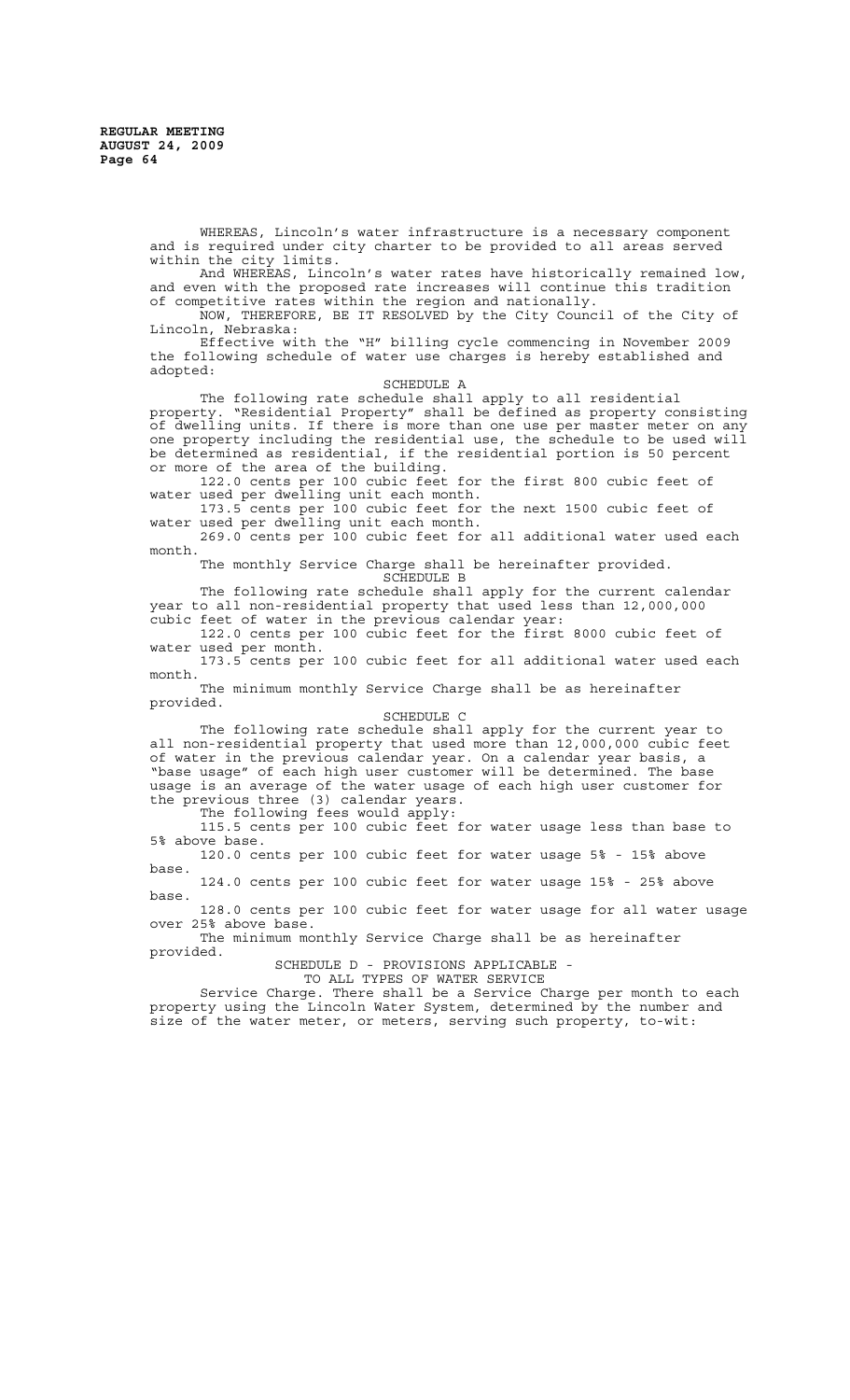|                  | SERVICE CHARGE FOR |
|------------------|--------------------|
| WATER METER SIZE | WATER METER        |
| $5/8$ inch       | \$<br>3.10         |
| $3/4$ inch       | 3.10               |
| 1 inch           | 3.10               |
| $1-1/2$ inch     | 6.20               |
| 2 inch           | 12.39              |
| 3 inch           | 27.88              |
| 4 inch           | 49.56              |
| 6 inch           | 111.46             |
| 8 inch           | 198.19             |
| 10 inch          | 309.65             |
|                  |                    |

The Service Charge for a multiple dwelling unit or mobile home shall be at least \$1.90 per dwelling unit or mobile home hookup space per month. In those instances where fire protection considerations dictate that a water meter larger than 1-inch service a single-family dwelling unit located on a single lot, the monthly service charge shall be \$3.10 per dwelling unit. A dwelling unit shall, for the purpose of this schedule, be defined as a room or rooms in which kitchen facilities are provided, located in the building or structure used by a facility or household as a home or residence of the family or household. WATER RATES TO CUSTOMERS OUTSIDE

THE CITY LIMITS

Customers located outside the City Limits of Lincoln and served by the water system of the City of Lincoln shall pay no less than the water rates charged to customers within the City Limits of Lincoln for water furnished them by the water system of the City of Lincoln. BE IT FURTHER RESOLVED that Resolution No. A-84989, adopted by the

City Council on August 25, 2008, is hereby superseded. Introduced by Jayne Snyder

Seconded by Carroll & carried by the following vote: AYES: Camp, Carroll, Cook, Emery, Hornung, Snyder, Spatz; NAYS: None.

|      | ACTION ON THE 1 & 6 YEAR STREET & HIGHWAY PROGRAM, THE 2009/10 CITY OF LINCOLN<br>ANNUAL OPERATING BUDGET AND CAPITAL IMPROVEMENT PROGRAM FOR FY 2009/10 - |
|------|------------------------------------------------------------------------------------------------------------------------------------------------------------|
|      | $2014/15$ (Action Date: $8/24/09$ ) - PRIOR to reading:                                                                                                    |
| COOK | Moved to amend Bill No. 09R-137 in the following manner:                                                                                                   |
|      | 1. Amend the Substitute Resolution to replace Schedule 2 with the                                                                                          |
|      | attached Schedule 2.                                                                                                                                       |
|      | Seconded by Carroll & carried by the following vote: AYES: Camp,                                                                                           |
|      | Carroll, Cook, Emery, Hornung, Snyder, Spatz; NAYS: None.                                                                                                  |
| COOK | Moved to accept the Substitute Resolution as Bill No. 09R-137S                                                                                             |
|      | reflecting all changes.                                                                                                                                    |
|      | Seconded by Carroll & carried by the following vote: AYES:                                                                                                 |
|      | Carroll, Cook, Emery, Snyder; NAYS: Camp, Hornung, Spatz.                                                                                                  |
| CAMP | Moved MTA #1 to amend Bill No. 09R-137S in the following manner:                                                                                           |
|      | 1. On page 2, in Article 7, delete the Fast Forward Fund and have                                                                                          |
|      | a Public Hearing.                                                                                                                                          |
|      | Seconded by Spatz & LOST by the following vote: AYES: Camp,<br>Hornung, Spatz; NAYS: Carroll, Cook, Emery, Snyder.                                         |
| CAMP | Moved MTA #2 to amend Bill No. 09R-137S in the following manner:                                                                                           |
|      | 1. On page 3, delete Article 15.                                                                                                                           |
|      | Seconded by Spatz & LOST by the following vote: AYES: Camp,                                                                                                |
|      | Hornung, Spatz; NAYS: Carroll, Cook, Emery, Snyder.                                                                                                        |
| CAMP | Moved MTA #3 to amend Bill No. 09R-137S in the following manner:                                                                                           |
|      | 1. On page 3, delete Article 16.                                                                                                                           |
|      | Seconded by Spatz & LOST by the following vote: AYES: Camp,                                                                                                |
|      | Hornung, Spatz; NAYS: Carroll, Cook, Emery, Snyder.                                                                                                        |
| CAMP | Moved MTA #4 to amend Bill No. 09R-137S in the following manner:                                                                                           |
|      | 1. On page 3, delete Article 17.                                                                                                                           |
|      | Seconded by Spatz & LOST by the following vote: AYES: Camp; NAYS:                                                                                          |
|      | Carroll, Cook, Emery, Hornung, Snyder, Spatz.                                                                                                              |
| CAMP | Moved MTA #5 to amend Bill No. 09R-137S in the following manner:                                                                                           |
|      | 1. On page 4, delete Article 20.                                                                                                                           |
|      | Seconded by Spatz & LOST by the following vote: AYES: Camp, Spatz;                                                                                         |
|      | NAYS: Carroll, Cook, Emery, Hornung, Snyder.                                                                                                               |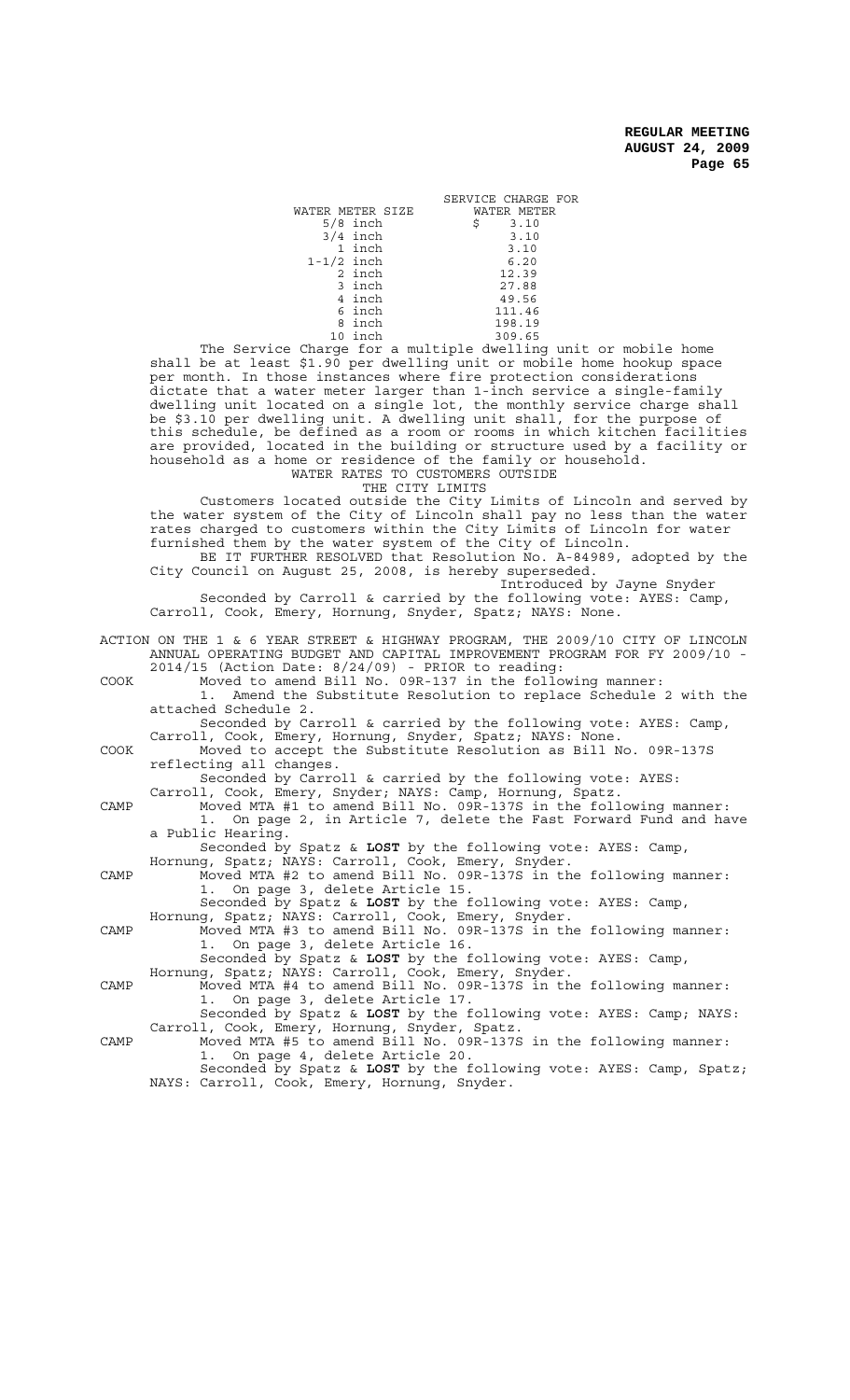CAMP Moved MTA #6 to amend Bill No. 09R-137S in the following manner: 1. On page 4, delete Article 21.

Seconded by Hornung & **LOST** by the following vote: AYES: Camp, Hornung, Spatz; NAYS: Carroll, Cook, Emery, Snyder.

CLERK Read the following resolution, introduced by Jonathan Cook, who moved its adoption:<br>A-85490 WHEREAS, under

A-85490 WHEREAS, under the provisions of Section 25 and 25a of Article IX of the Charter of the City of Lincoln, the proposed annual budget for the City of Lincoln was submitted on July 6, 2009; and

WHEREAS, under the provisions of Section 26 of Article IX of the City Charter, a public hearing on the proposed budget was held on August 10, 2009 notice thereof having been published in one issue of the Lincoln Journal Star, a newspaper of general circulation in the City, more than five days before such hearing; and

WHEREAS, all necessary changes have been made as to revenue estimates and appropriation items.

NOW, THEREFORE, BE IT RESOLVED by the City Council of the City of Lincoln, Nebraska;

1. That pursuant to the provisions of Article IX of the Charter of the City of Lincoln, the budget for the fiscal year beginning September 1, 2009, a copy of which is hereto attached and made a part of this resolution as fully as if set forth verbatim herein, is hereby adopted, and the several sums therein set forth to be raised by the levy of a tax upon all taxable property within the corporate limits of the City of Lincoln, Nebraska, the estimated balances on hand, the miscellaneous receipts and all other funds and receipts are hereby appropriated for the several purposes therein stated. That all money received in any of the aforesaid funds in excess of the estimated balances and receipts set forth in said budget shall be credited to the unappropriated surplus of such funds.

2. That the City Council, by adoption of the Capital Improvement Program on Schedule 5 of this resolution, hereby authorizes the acquisition of all necessary right-of-way, easements, or other interest in land, by purchase if possible, by condemnation if necessary, for those projects included within the first year of said Capital Improvement Program.

3. Pursuant to Section 2 of L.B. 989 passed by the Second Session of the Ninety-Fifth Legislature, the City is authorized to increase budgeted restricted funds by the basic allowable growth percentage of the base (2.5%) and allowable growth due to improvements to real property as a result of new construction, additions to existing buildings, any improvements to real property which increase the value of such property, and any increase in valuation due to annexation and any personal property valuation over the prior year above 2.5% expressed in dollars and to utilize other lid exemptions authorized in L.B. 989. Such increase is hereby authorized to the extent necessary to generate the revenues to fund the budget, and any unused restricted funds authority is hereby authorized to be carried forward to future budget years.

4. Upon affirmative vote by more than 75% of the City Council restricted funds for Fiscal Year 2009-10 shall be increased by an additional one percent (1%) as provided by Neb. Rev. Stat. Section 13- 519.

5. Pursuant to the agreement for the provision of services related to the emergency medical care system in Lincoln, Nebraska, the annual budget for Emergency Medical Services, Inc. a copy of which is attached hereto, labeled Schedule 6, is hereby approved.

6. There is hereby appropriated all money now credited or which will be credited to any Internal Service Fund, Pension Trust Fund, Permanent Fund, Agency Fund and Enterprise Fund, now or heretofore created, notwithstanding any sum limitations set forth in the budget attached hereto.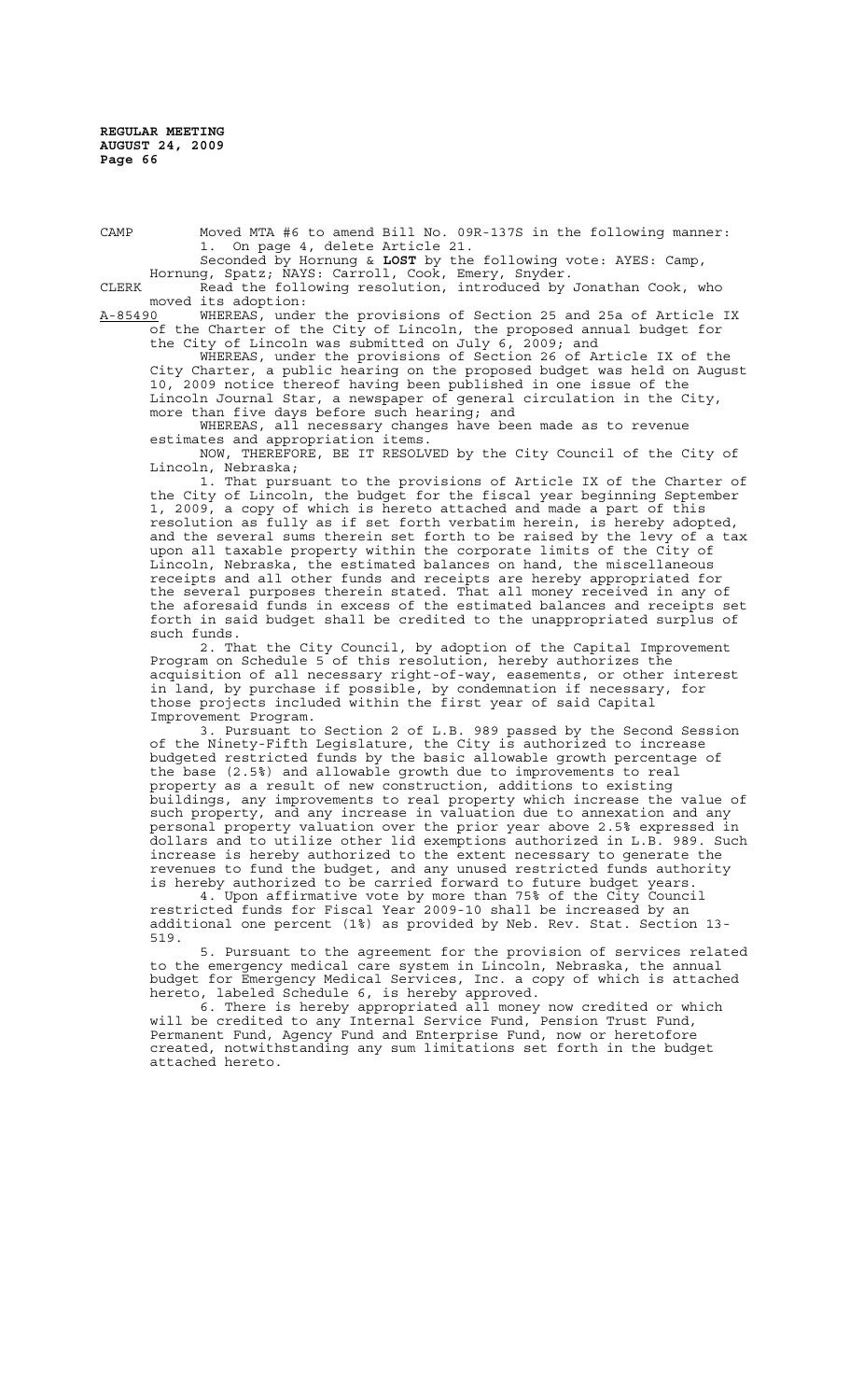7. There is hereby appropriated all money now credited or which will be credited to the following Special Revenue Funds notwithstanding any sum limitation set forth in the budget attached hereto: Parks and Recreation Maintenance and Repair Fund, Fast Forward Fund, Parks and Recreation Special Projects Fund, Com. On Aging Gift Trust Fund, Charles Gere Library Fund, Lillian Polley Trust, Aviation Promotion Fund as provided in Neb. Rev. Stat. Section 3-504.02 (1991), Building and Safety Fund, Cable Access Television Fund, Disaster Recovery Fund, Impact Fees Fund, Property Tax Refund Fund, Social Security Fund, Snow Removal Fund, Title V Clean Air Fund, Unemployment Compensation Fund, Advance Acquisition Fund as provide in Article IXB, Section 12 of the City Charter, 911 Communication Fund and Tax Sale Revolving Fund.

8. There is hereby appropriated all money received or to be received from the County of Lancaster, the State of Nebraska, or the United States, as well as from any grants, donations, or contributions received for public purposes and the interest earned thereon, notwithstanding any sum limitations set forth in the budget attached hereto.

9. There is hereby appropriated all money received from the interest income on the investments of all authorized bond issue proceeds including bond anticipation notes for the purposes for which said bonds and notes have been authorized to be issued, notwithstanding any sum limitations set forth in the budget attached hereto.

10. There is hereby appropriated all money now credited or which will be credited to the Vehicle Tax Construction Fund created by Section 3.20.220 of the L.M.C. (Vehicle Tax for street improvements) notwithstanding any sum limitation set forth in the budget attached hereto.

11. All receipts for on street parking meter collections are pledged toward the payment of bonds assigned for payment from the Parking Revenue Fund. Parking meter receipts in excess of those required to meet provisions of the bond covenants shall be credited to the General Fund up to the amounts budgeted.

12. There is hereby appropriated all money now credited or which will be credited to the Parking Lot Revolving Fund to be used for designing, acquiring, constructing, maintaining, repairing, regulating, supervising and policing of City owned parking lots and facilities in accordance with L.M.C. Chapter 10.34 and Chapter 10.36, notwithstanding any sum limitations set forth in the budget attached hereto.

13. There is hereby appropriated to the Street Construction Fund all monies received as the City's share of the Highway Allocation Fund and the Grade Crossing Protection Fund, together with any other Federal, State, and County funds, received for street construction purposes, any reimbursements and matching funds, including Federal Road Funds, all of which monies are hereby appropriated and reappropriated for all purposes as authorized by State laws pertaining to such funds, notwithstanding any sum limitations set forth in the budget attached hereto.

14. There is hereby appropriated in the Special Assessment Revolving Fund all monies in said fund for expenditures as authorized by Article VIII of the City Charter, Section 10a and all money received to the credit of the Special Assessment Revolving Fund including bond proceeds, grants, donations, special assessment collections, and City participation deemed necessary by the City Council, notwithstanding any sum limitations set forth in the budget attached hereto.

15. There is hereby established Fund #240 to be known as the Helen Boosalis Icons of the City Trust Fund. It is the intent to use the proceeds only from the income generated by the Fund. Such proceeds shall be used to ensure the maintenance and enhancement of Lincoln's legacies. The initial Icons shall be the Sunken Gardens, Rose Gardens, Pioneers Park, Sherman Field, Centennial Mall, Stransky Park and Holmes Lake Park, and others to be determined by the City Council and the Mayor. Nothing herein shall prevent the City from deleting any Icon from inclusion. Funds must be matched by private donations. The remaining details of the program shall be proposed by the Mayor and adopted by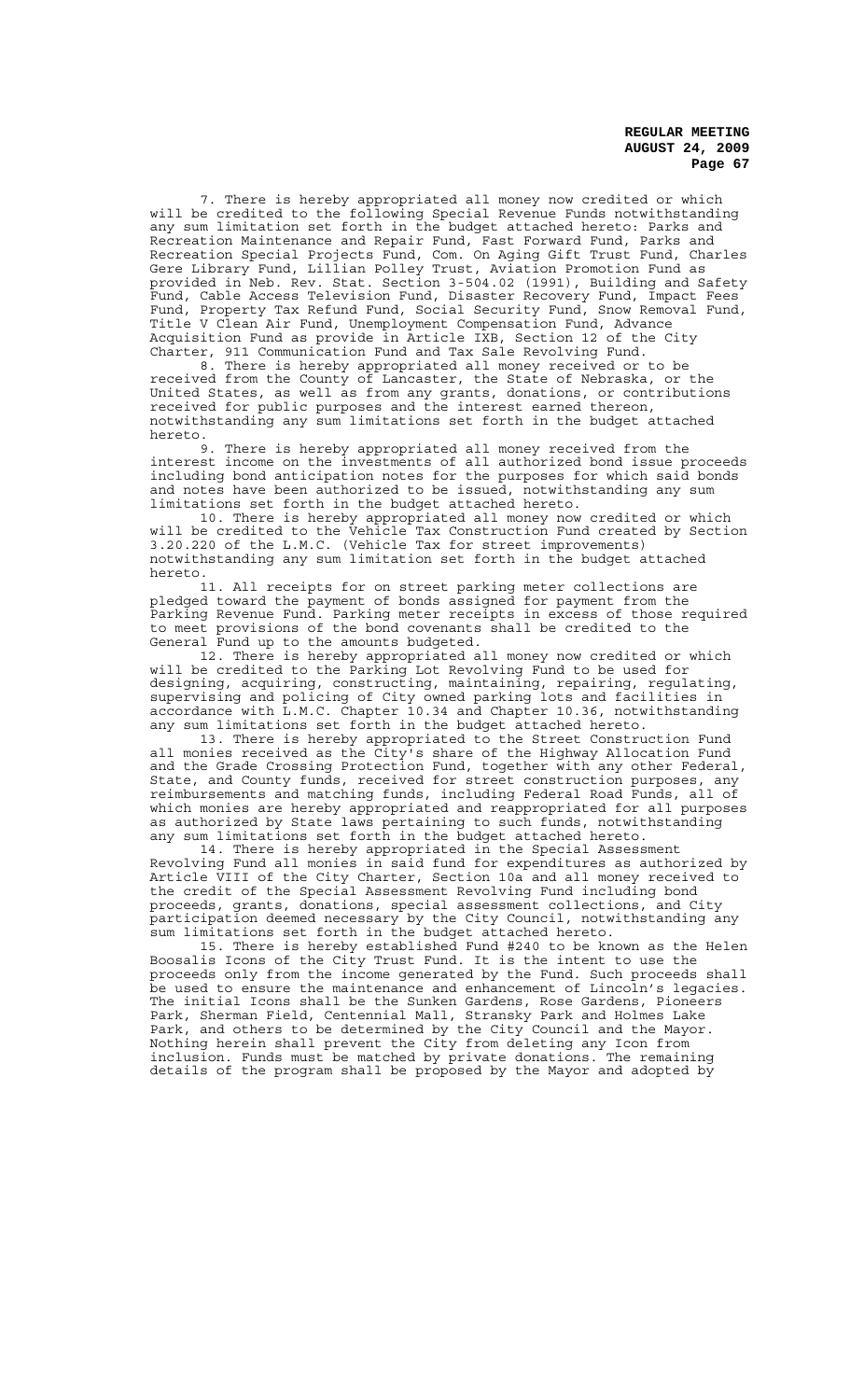Council Resolution. There is hereby appropriated all money now credited or which will be credited to the Helen Boosalis Icons of the City Trust Fund notwithstanding any sum limitation set forth in the budget attached hereto.

16. There is hereby established Fund #235 to be known as the Development Services Center Fund, the purpose of which is to fund certain start-up costs and one time costs associated with the establishment of the Development Services Center. There is hereby appropriated all money now credited or which will be credited to the Development Services Center Fund notwithstanding any sum limitation set forth in the budget attached hereto.

17. There is hereby established Fund #040 to be known as the Cash Reserve Trust Fund, the purpose of which is to provide a budget contingency which will help preserve City services in difficult economic times. Funds may be appropriated with Mayor and City Council Approval.

18. There is hereby established Fund #245 to be known as the Crawford Trust Fund, the purpose of which is to hold funds required to be distributed from the Crawford Trust per IRS regulation. Such funds shall be held by the City of Lincoln until such time as the Mayor and City Council shall determine the use that most appropriately follows the intent of the donor.

19. There is hereby designated and appropriated General Fund cash balances in an amount equal to the amounts received from any Telecommunication Occupation Tax audit adjustments made in 2009-10. Such amounts shall be deposited in the Cash Reserve Trust Fund.

20. It is hereby designated and determined that \$6,000,000 from the Special Assessment Revolving Fund shall be surplused and transferred to the Fast Forward Fund as of August 31, 2009. The purpose of the Fast Forward Fund created by Resolution A-84988 shall hereby be modified to provide priority for economic development and/or infrastructure projects. Any project relating to a business shall be required to show: (1) that new employees added as a result of the project will meet a median wage requirement that is 120% of the county average wage or greater and (2) that the business derives 50% or more of its revenue from outside the county. Any project not related to a particular business must be in the CIP, which has been evaluated for conformance with the Comprehensive Plan. The Mayor or any member of the City Council may recommend projects for consideration. The eligibility of projects and the amount of funding must be approved on a case-by-case basis by resolution of the City Council. There is hereby appropriated all money now credited or which will be credited to the Fast Forward Fund notwithstanding any sum limitation set forth in the budget attached hereto.

21. It is determined that a surplus of \$282,000 exists within the Special Assessment Revolving Fund and such surplus shall be transferred to the Development Services Center Fund created elsewhere by this resolution.

22. It is determined that a surplus of \$392,000 exists within the Special Assessment Revolving Fund and such surplus shall be transferred to the General Fund.

23. There is hereby appropriated all money now credited or which will be credited to the Arbitrage Rebate Fund, notwithstanding any sum limitation set forth in the budget attached hereto.

24. There is hereby appropriated KENO proceeds for mandated payments, and 1% for administrative fees.

25. There is hereby appropriated all monies now credited or which will be credited to the Community Improvement Financing Fund and all Tax Allocation Bond Debt Service funds, notwithstanding any sum limitations set forth in the budget attached hereto.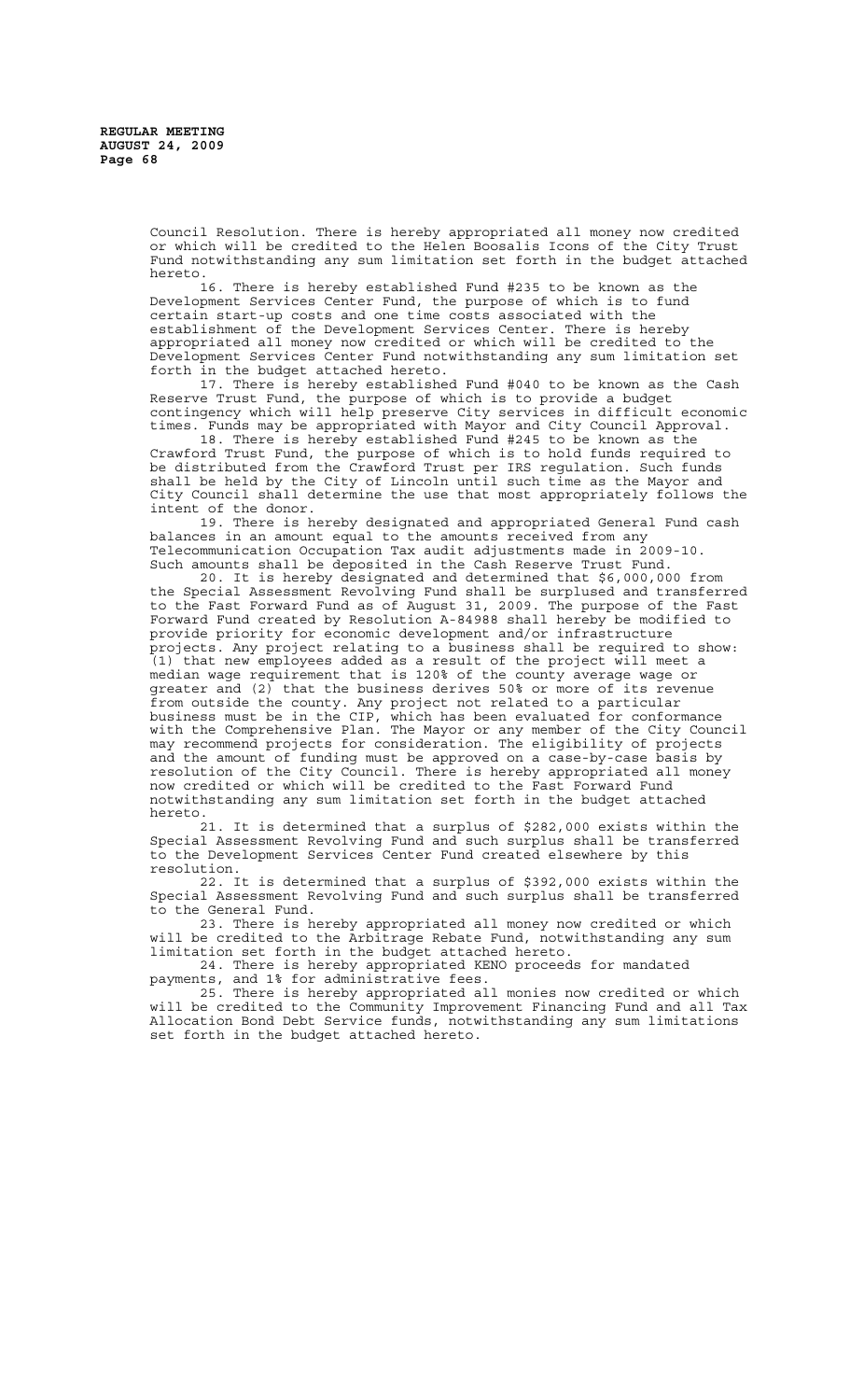26. There is hereby levied upon all taxable property within the corporate limits of the City of Lincoln, Nebraska, upon each one hundred dollars of approximate market value thereof, taxes in an amount sufficient to generate funds for the purposes and in the amounts hereinafter named, to-wit:

|                       |              | Appropriated Total Tax As Per \$100 |              |
|-----------------------|--------------|-------------------------------------|--------------|
|                       | Amount-90%   | Levied-100%                         | Market Value |
| General               | \$25,116,696 | \$27,907,440                        | 0.17723      |
| Library               | 5,636,128    | 6,262,364                           | 0.03977      |
| Social Security       | 1,368,997    | 1,521,108                           | 0.00966      |
| Police & Fire Pension | 3,562,793    | 3,958,659                           | 0.02514      |
| Bond and Interest     |              |                                     |              |

Redemption 5,113,188 5,681,320 0.03608 27. There is hereby authorized the transfer to the appropriate reserve accounts of all encumbrances, including accrued payroll, for the fiscal year ending August 31, 2009, together with any monies previously so reserved.

28. All previous capital appropriations are hereby continued and reappropriated pursuant to Section 27 of Article IX of the Charter of the City of Lincoln, except the unexpended balance remaining in any fully completed project shall be credited to the unappropriated surplus in the fund from which such project was funded.

29. There is hereby designated and appropriated General Fund cash balances in an amount equal to the debt service falling due during the fiscal year for the Golf Course Revenue Bonds issued in 2001 for the purpose of providing for the payment of the principal and interest on such bonds, as they become due, if and to the extent that amounts credited to the Golf Revenue Fund are insufficient and to the extent that such General Fund cash balances are available.

30. There is hereby designated and appropriated General Fund cash balances to pay operation and maintenance expenses for solid waste management in an amount sufficient to produce net revenues equal to 110% of the annual debt service due and payable in such fiscal year on the Solid Waste Management Revenue Bonds issued in 2006 if and to the extent the net revenues in such fiscal year are less than 125% of the annual debt service due and payable in such fiscal year and to the extent that such General Fund cash balances are available.

31. Per resolution A-82134 passed by the City Council on June 9, 2003 establishing an unreserved fund balance policy for the City, the General Fund unreserved fund balance as of the last audited financial statements as of August 31, 2008 was \$27,584,763. This August 31, 2008 unreserved balance is 23.98% of the General Fund budget for 2009-10 of \$115,020,430 included in this resolution. The August 31, 2008 unreserved balance was 3.98% greater than the 20% goal for such balance set by Resolution A-82134.

32. That the appropriations for the following items be transferred effective August 31, 2009 up to the following amounts:<br>ACCOUNT NUMBER DESCRIPTION ACCOUNT NUMBER DESCRIPTION THE RESPONSIVE STATE OF AMOUNT<br>From: 18002.5856 General Expense/City Share of Downtown Maint. From: 18002.5856 General Expense/City Share of Downtown Maint.  $$11,103$ <br>To: 413536.6137 Urb. Dev. Street Tree Replacement CIP Proj.  $$11,103$ (also increases 13001.9234 U.D. CIP Transf.)<br>From: 18002.5647 General Expense/Corrections From: 18002.5647 General Expense/Corrections (335,000<br>To: 11001.9235 Planning/O & M Transfers (\$10,000<br>03001.5021 Law/Salaries (\$25,000 Planning/O & M Transfers \$10,000<br>Law/Salaries \$25,000 Law/Salaries 33. That the cash for the following items be transferred effective August 31, 2009:<br>From: 10005.9220 From: 10005.9220 Personnel/Risk Mgmt./Workers Comp. Fund \$20,000 To: 10011.9140 Personnel/Risk Mgmt./Excess Self Ins. Fund \$20,000<br>From: 10009.9220 Personnel/Risk Mgmt./Insurance Premiums Fund \$375,000<br>\$375,000<br>To: 10014.9220 Personnel/Risk Mgmt./ Long Term Disability Fund \$175,000 10005.9220 Personnel/Risk Mgmt./Workers Comp. Fund \$200,000 From: Fund 215 Property Tax Refunds Fund \$6247.59 Fund 420 1991 G.O. Various Purpose Bonds \$52,921 Fund 130 Tax Sale Revolving Fund \$580.19 To: 18800.9140 General Fund \$59,748.78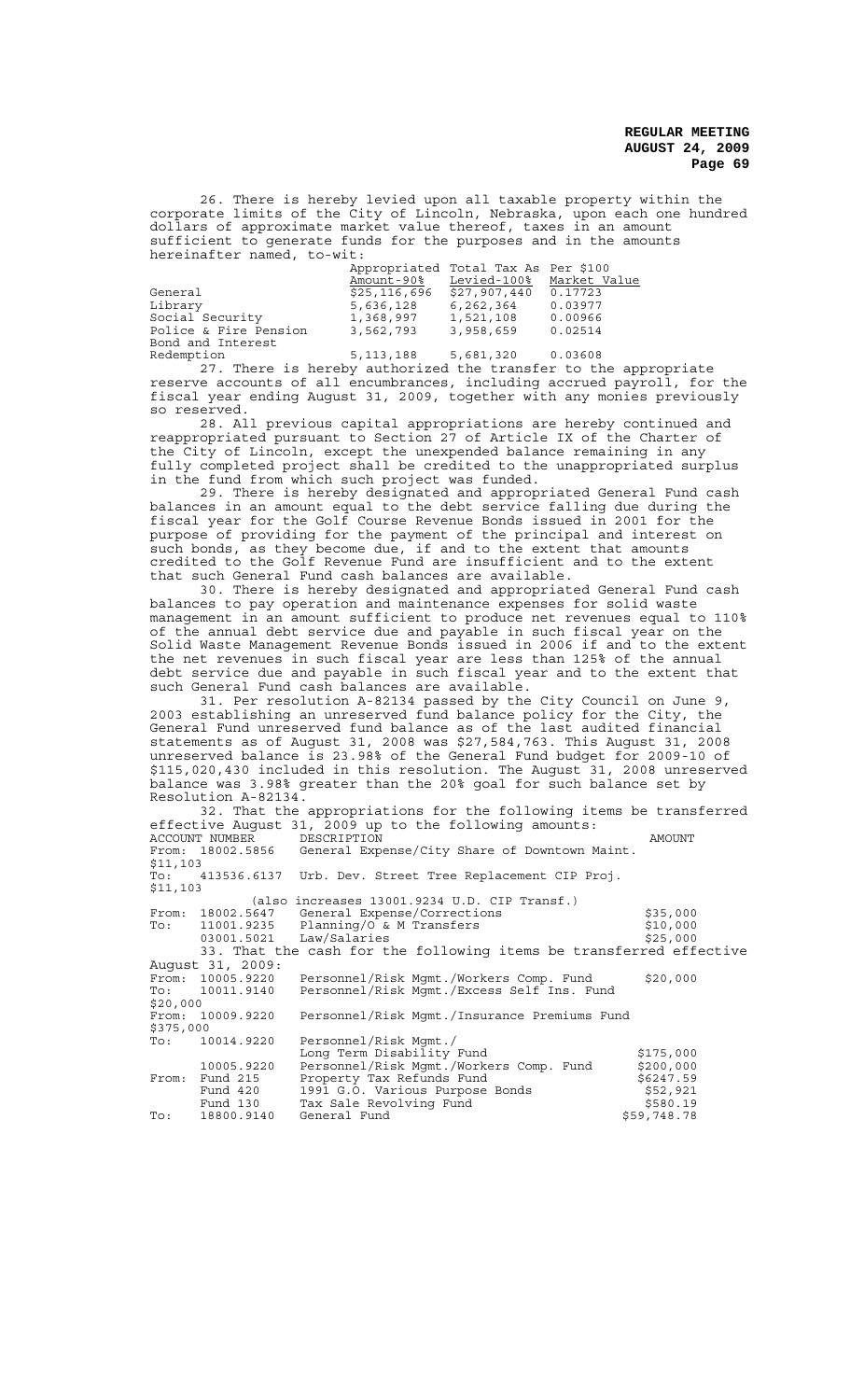34. In order to have the 2009-10 City of Lincoln C.I.P. correspond with the Railroad Transportation Safety District C.I.P. lapse \$900,000 of the \$1,000,000 of 2008-09 C.I.P. appropriations that were not expended as of June 30, 2009 which is the end of the Railroad Transportation Safety District fiscal year for C.I.P. project #203 – S.W. 40<sup>th</sup> Viaduct. These lapsed appropriations in the amount of \$900,000 shall be reappropriated in the 2009-10 City of Lincoln C.I.P. as they are in the Railroad Transportation Safety District C.I.P. 35. That the following unexpended appropriations are reappropriated effective August 31, 2009 up to the following amounts:

| . <u>.</u><br>ACCOUNT NUMBER DESCRIPTION | ---- <sub>-</sub> ---- - - - 1<br>$\mathbf{r}_{\mathbf{r}}$ are constructed and   | AMOUNT              |
|------------------------------------------|-----------------------------------------------------------------------------------|---------------------|
| 11001.5728                               | Planning/Schools & Conferences                                                    | \$915               |
| 11002.5021                               | Planning/Salaries                                                                 | \$3,750             |
| 18002.6144                               | General Expense/Special Assessments (sidewalks)                                   | \$115,953           |
| 18002.5624                               | General Expense/Auditing Service                                                  | \$170,741           |
| 18002.5878                               | General Expense/Problem Resolution Team                                           | \$26,450            |
| 18002.5880                               | General Expense/Graffiti Abatement                                                | \$21,025            |
| 01001.5989                               | City Council/Misc. Other Serv. & Charges                                          | \$11,373            |
| 18002.5856                               | General Expense/City Share of Downtown Maintenance                                | \$28, 274           |
| 18002.5659                               | General Expense/Oracle Financial System                                           | \$102,186           |
| 18002.6024                               | General Expense/City Share-Impact Fees (Low Income) \$203,618                     |                     |
| 06065.6076<br>06065.6085                 | Finance/Radio Shop/Misc. Equipment                                                | \$1,645<br>\$96,236 |
| 09250.9246                               | Finance/Radio Shop/Radio Equipment<br>Parks/KENO/Unprogrammed KENO Appropriations | \$26.10             |
| 09250.5621                               | Parks/KENO/Misc. Contractual                                                      | \$16,571            |
| 14004.5621                               | Library/Keno/Misc. Contractual                                                    | \$12,000            |
| 18002.5621                               | Gen. Expense/Misc. Contr.                                                         | \$173,424           |
| 08001.5633                               | Bldg. & Safety/Admin.                                                             | \$113,548           |
| 08001.5761                               | Building & Safety/Microfilming                                                    | \$45,000            |
| 08012.6076                               | Bldg. & Safety/Fire Inv./Misc. Equip.                                             | \$22,000            |
| 18002.5970                               | General Expense/Court & Litigation                                                | \$14,370            |
| 18002.5642                               | General Expense/Legal Services                                                    | \$74,032            |
| 18002.5998                               | General Expense/Witness Fees                                                      | \$41,947            |
| 17004.5638                               | Com. Health Endowment/Grants                                                      | \$1,311,243         |
| 18002.5865                               | General Expense/Minor Bldg. & Grounds Improve.                                    |                     |
| \$7,500                                  |                                                                                   |                     |
| 70315.6998                               | P.W. & U./Water/AVL System Equipment                                              | \$30,000            |
| 70600.6998                               | P.W. & U/Water/AVL System Equipment                                               | \$4,058             |
| 79110.6076                               | Public Works & Util./St. Maint./Drainage/                                         | \$6,701             |
| 79110.5621                               | Public Works & Util./Drainage/Misc. Contractual                                   | \$40,000            |
| 13025.5621                               | Urban Dev./Downtown Civic Plaza                                                   | \$100,000           |
| 72505.6998                               | Wastewater/Sanitary Eng./Equip.                                                   | \$85,500            |
| 18140.5870                               | Willard Com. Ctr./Other Bldg. Maint.                                              | \$1,031             |
| 18002.5632                               | General Expense/Systems Dev. I.S.                                                 |                     |
| \$13,812                                 |                                                                                   |                     |
| 06024.6069                               | Finance/Info. Serv./D.P. Equip.                                                   | \$4,500             |
| 0402b.5952                               | Police/Admin. Support/Advertising                                                 |                     |
| \$32,344                                 |                                                                                   |                     |
| 0402b.6062                               | Police/Admin. Support/Audio Visual Equip.                                         | \$210,542           |
| 0402b.6069                               | Police/Admin. Support/D.P. Equip.                                                 |                     |
| \$14,187                                 |                                                                                   |                     |
| 0402b.6076                               | Police/Admin. Support/Misc. Equip.                                                | \$26,613            |
| 0402b.6085                               | Police/Admin. Support/Radio Equip.                                                | \$170,000           |
|                                          | 36. That unencumbered appropriations and cash (where necessary)                   |                     |
|                                          | from the budget for the fiscal year beginning September 1, 2008 be                |                     |
|                                          | transferred and reappropriated up to the following amounts effective              |                     |
| August 31, 2009:                         |                                                                                   |                     |
| From: 18002.5081                         | General Expense/Fuel                                                              | \$260,000           |
| 18002.5647                               | General Expense/Corrections                                                       | \$506,320           |
| To:<br>12161.5120                        | Animal Control/Salaries                                                           | \$75,000            |
| 18002.5980                               | General Expense/Reimbursements (annexations)                                      | \$42,000            |
| 03001.5021                               | Law/Salaries                                                                      | \$28,000            |
| 18002.5621                               | General Expense/Misc. Contractual                                                 |                     |
| \$250,000                                |                                                                                   |                     |
| 18002.5652                               | General Expense/Shared Services -                                                 |                     |
|                                          | Pub. Defender                                                                     | \$15,000            |
| 18002.5642                               | General Expense/Legal Services                                                    | \$100,000           |
| 18002.5966                               | General Expense/Industrial Promotion                                              |                     |
|                                          | (Spec.Olympics)                                                                   | \$75,000            |
| 18002.5624                               | General Expense/Auditing                                                          | \$100,000           |
| 18002.6069                               | General Expense/D.P. Equipment                                                    | \$50,000            |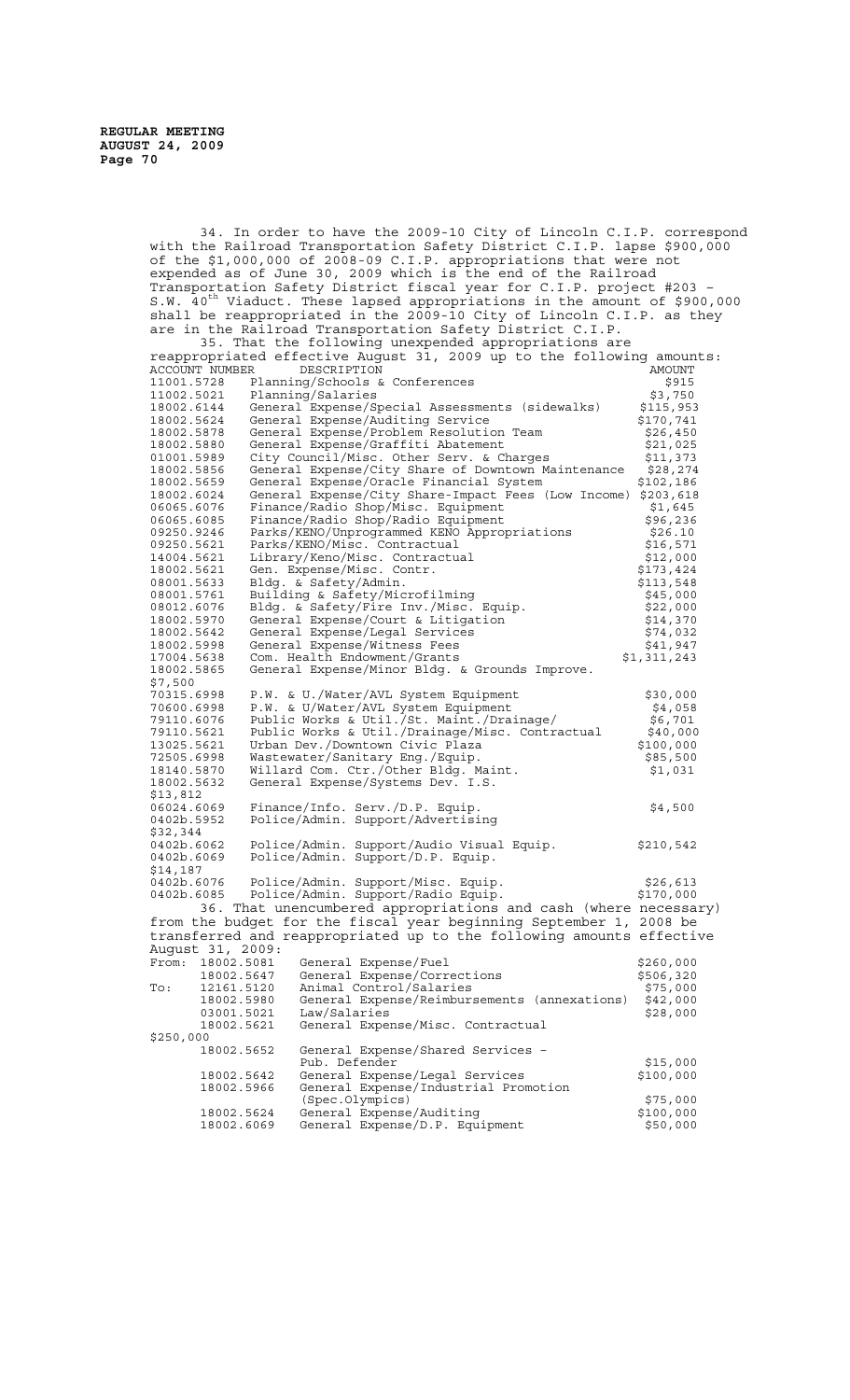|          | 295085.9140 | Abe Lincoln Celebration                                                                                        | \$30,820   |  |
|----------|-------------|----------------------------------------------------------------------------------------------------------------|------------|--|
|          | 18140.5870  | Willard Com. Ctr./Other Bldq. Maint.                                                                           | \$500      |  |
| From:    | 70600.7731  | P.W. & U./Water/Debt Service                                                                                   | \$152, 200 |  |
| To:      | 70100.6998  | P.W. & U./Water/Capital Outlay                                                                                 | \$11,493   |  |
|          | 70200.6998  | P.W. & U./Water/Capital Outlay                                                                                 | \$19,707   |  |
|          | 70320.6950  | P.W. & U./Water/Contractual Services                                                                           | \$50,000   |  |
|          | 70320.6998  | P.W. & U./Water/Capital Outlay                                                                                 | \$28,000   |  |
|          | 70400.6950  | P.W. & U./Water/Contractual Services                                                                           | \$37,500   |  |
|          | 70400.6998  | P.W. & U./Water/Capital Outlay                                                                                 | \$5,500    |  |
| From:    | 12174.6234  | Health/Info. & Fisc./Debt Service                                                                              |            |  |
| \$40,000 |             |                                                                                                                |            |  |
| To:      | 12125.5621  | Health/Env. Health/Food/Misc.                                                                                  |            |  |
|          |             | Contractual                                                                                                    | \$40,000   |  |
| From:    | 08004.6069  | Bldg. & Safety/Bldg. Insp./D.P. Equip.                                                                         | \$8,336    |  |
|          | 08005.6069  | Bldg. & Safety/County/D.P. Equip.                                                                              |            |  |
|          |             |                                                                                                                | \$1,409    |  |
|          | 08007.6069  | Bldg. & Safety/Mechanical/D.P. Equip.                                                                          | \$4,755    |  |
|          | 08008.6069  | Bldg. & Safety/Electrical/D.P. Equip.                                                                          | \$5,929    |  |
|          | 08009.6069  | Bldg. & Safety/Plumbing/D.P. Equip.                                                                            | \$5,925    |  |
|          | 08010.6069  | Bldg. & Safety/Min. Housing/D.P. Equip.                                                                        | \$1,469    |  |
|          | 08011.6069  | Bldg. & Safety/Apt. Lic./D.P. Equip.                                                                           | \$4,491    |  |
|          | 08012.6069  | Bldg. & Safety/Fire Inv./D.P. Equip.                                                                           | \$3,382    |  |
|          | 08013.6069  | Bldg. & Safety/Fire Prev./D.P. Equip.                                                                          | \$6,246    |  |
| To:      | 08002.6069  | Bldg. & Safety/Bus. Office/D.P. Equip.                                                                         | \$41,942   |  |
|          |             | on matrix at a strong the state of a strong state of the state of the state of the state of the state of the s |            |  |

37. There is hereby appropriated to each departmental operating budget 100% of the unencumbered operating appropriations as shown in the final Appropriation Status Report as of August 31, 2008 up to the amount shown below:

|     | FUND                            | AMOUNT      |
|-----|---------------------------------|-------------|
|     | General                         | \$1,886,000 |
|     | Health                          | \$100,000   |
|     | Library                         | \$275,000   |
|     | Aging                           | \$100,000   |
|     | StarTran                        | \$600,000   |
|     | 911 Communications              | \$50,000    |
| ס כ | There is bereby attached and ma |             |

38. There is hereby attached and made a part hereof a listing of all funds of the City of Lincoln which are hereby confirmed and approved.

Introduced by Jonathan Cook Seconded by Carroll & carried by the following vote: AYES: Carroll, Cook, Emery, Snyder; NAYS: Camp, Hornung, Spatz.

# **OPEN MICROPHONE SESSION - NONE**

## **MISCELLANEOUS BUSINESS**

Council Member Hornung offered condolences on behalf of the City Council to the Johnson family for their loss of Emily Johnson in a recent traffic accident.

Council Member Spatz exited the Council Chambers.

CAMP Moved to approve resolutions to have Public Hearing on August 31, 2009 with the exception of Bill No. 09R-155 to be placed on Pending. Seconded by Hornung & **LOST** by the following vote: AYES: Camp; NAYS: Carroll, Cook, Emery, Hornung, Snyder; ABSENT: Spatz.

#### **PENDING -**

COOK Moved to extend the Pending List to August 31, 2009. Seconded by Carroll & carried by the following vote: AYES: Carroll, Cook, Emery, Hornung, Snyder; NAYS: Camp; ABSENT: Spatz.